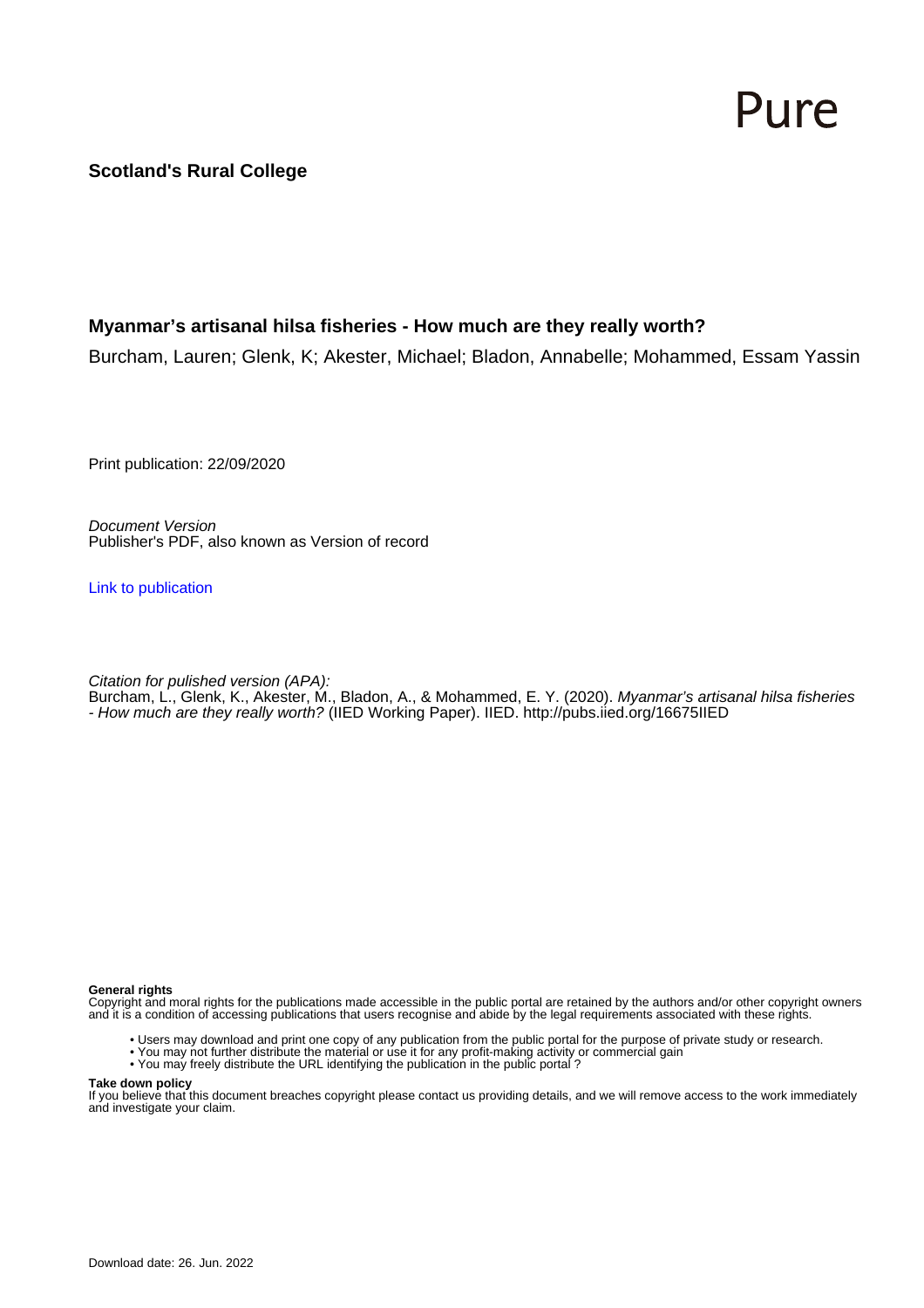

## Myanmar's artisanal hilsa fisheries

## How much are they really worth?

Lauren Burcham, Klaus Glenk, Michael Akester, Annabelle Bladon and Essam Yassin Mohammed

Working Paper September 2020

#### **Fisheries; Sustainable markets**

*Keywords:* Sustainable fisheries; economic incentives; Myanmar; marine conservation; hilsa







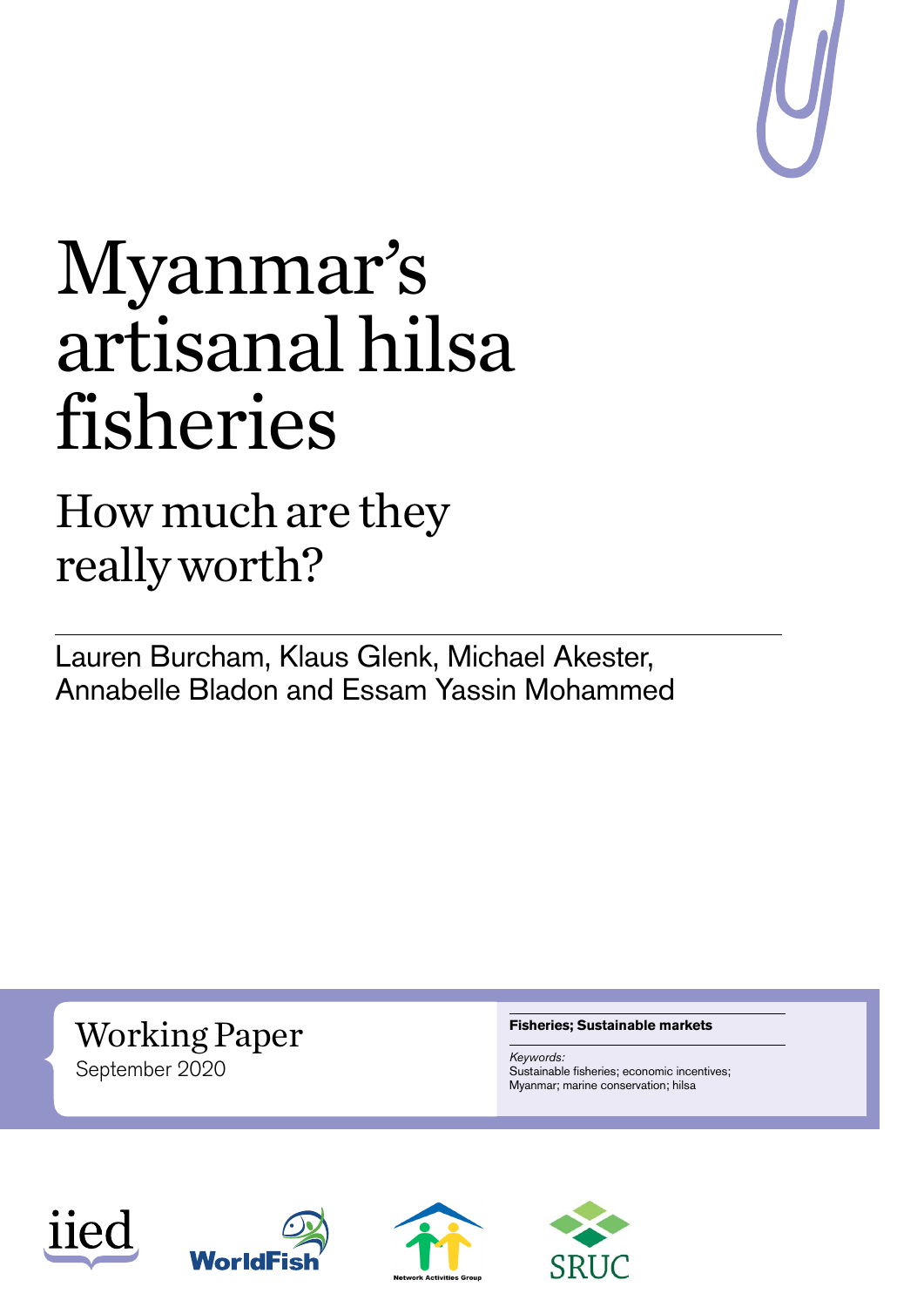#### About the authors

Lauren Burcham, Klaus Glenk, Michael Akester, Annabelle Bladon, Essam Yassin Mohammed

Corresponding author: [burchlw@gmail.com](mailto:burchlw%40gmail.com?subject=)

#### Partner organisations

WorldFish is an international, non-profit research organisation that harnesses the potential of fisheries and aquaculture to strengthen livelihoods and improve food and nutrition security. Globally, more than 1 billion people obtain most of their animal protein from fish and 800 million depend on fisheries and aquaculture for their livelihoods. WorldFish is a member of CGIAR, a global research partnership for a food-secure future.

The Network Activities Group (NAG) is a Myanmar-based nongovernmental organisation that facilitates and coordinates activities to create networks for development efforts and works with partners to promote governance among relevant stakeholders at the national and subnational levels. NAG envisions "a society which is peaceful, prosperous and sustainably developed". NAG builds the capacity of people and community-based and civil society organisations, creates economic opportunities and promotes good governance in target issue areas.

SRUC (Scotland's Rural College) delivers comprehensive skills, education and business support for Scotland's land-based industries, founded on world class and sector-leading research, education and consultancy. SRUC's sustainable ecosystems team undertakes research and evidence-based consultancy on global environmental challenges related to sustainable ecosystem management including climate change, biodiversity loss and food security.

#### Produced by IIED's Shaping Sustainable Markets Group

The Shaping Sustainable Markets group works to make sure that local and global markets are fair and can help poor people and nature thrive. Our research focuses on the mechanisms, structures and policies that lead to sustainable and inclusive economies. Our strength is in finding locally appropriate solutions to complex global and national problems.

#### Acknowledgments

We thank the Ayeyarwady Region Department of Fisheries and Myanmar Fisheries Federation for their support and recognise the contributions of WorldFish and the CGIAR Research Program on Fish. Finally, thanks to the households who gave up their time to be interviewed for the surveys used in this study.

Published by IIED, September 2020

Lauren Burcham, Klaus Glenk, Michael Akester, Annabelle Bladon and Essam Yassin Mohammed (2020) Myanmar's artisanal hilsa fisheries: how much are they really worth? IIED Working Paper, IIED, London.

<http://pubs.iied.org/16675IIED>

ISBN: 978-1-78431-829-1

Printed on recycled paper with vegetable-based inks.

International Institute for Environment and Development 80-86 Gray's Inn Road, London WC1X 8NH, UK Tel: +44 (0)20 3463 7399 Fax: +44 (0)20 3514 9055 [www.iied.org](http://www.iied.org)

**■** [@iied](https://twitter.com/iied)

**El** www.facebook.com/theIIFD

Download more publications at<http://pubs.iied.org/>

IIED is a charity registered in England, Charity No.800066 and in Scotland, OSCR Reg No.SC039864 and a company limited by guarantee registered in England No.2188452.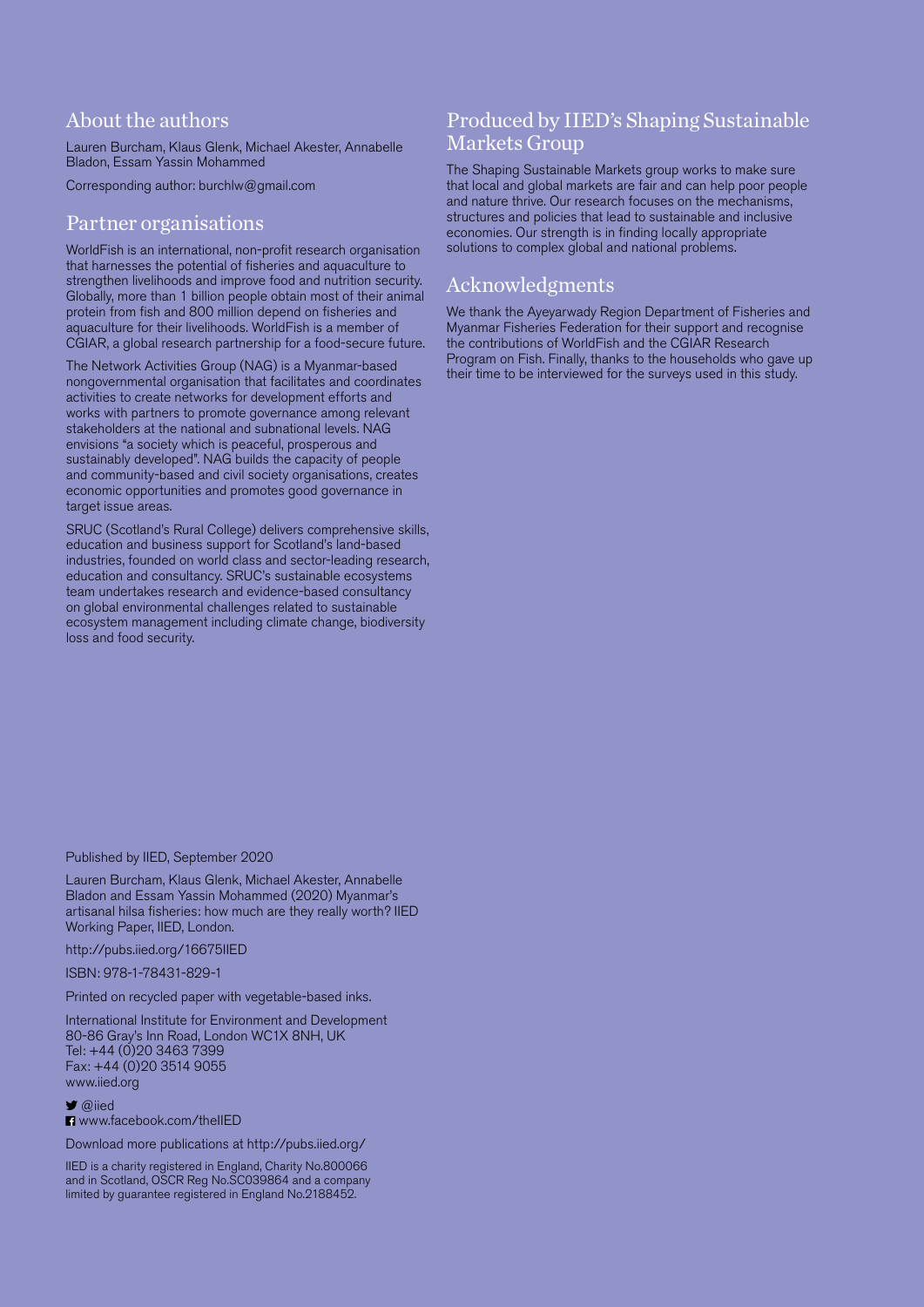Current national statistics do not capture the true value of Myanmar's hilsa fisheries. As a result, investment in the sustainable and inclusive management of its artisanal hilsa fisheries is limited. This study estimates the economic value of artisanal hilsa fisheries in Myanmar, using artisanal income data to estimate use value and a benefit transfer to estimate non-use value. Over ten years, implementing an incentive scheme that compensates artisanal fishers for compliance with new fishing regulations could yield a net benefit of between US\$790 million and US\$1.1 billion, with benefits outweighing costs by up to nine times. These benefits include an annual 5% increase in the income of artisanal fishers and maintenance of the existence value placed on hilsa by the wider population. Although this is a rough approximation of benefits compared with costs, it clearly demonstrates that an incentive scheme would be an economically beneficial management option.

#### **Contents**

| <b>Acronyms and abbreviations</b>                 |    |  |  |  |
|---------------------------------------------------|----|--|--|--|
| Glossary                                          |    |  |  |  |
| Summary                                           | 7  |  |  |  |
| 1 Introduction                                    | 8  |  |  |  |
| 1.1 Myanmar's hilsa fisheries                     | 8  |  |  |  |
| 1.2 Aim and objectives                            | 9  |  |  |  |
| 1.3 Structure of the report                       | 9  |  |  |  |
| 2 Methods                                         | 10 |  |  |  |
| 2.1 Environmental valuation                       | 10 |  |  |  |
| 2.2 Estimating willingness to accept compensation | 14 |  |  |  |
| 2.3 Cost-benefit analysis of a compensation       |    |  |  |  |
| scheme                                            | 14 |  |  |  |
| 2.4 Limitations                                   | 15 |  |  |  |

|                                                                                                                       | 3 Results and discussion                                    | 16 |  |
|-----------------------------------------------------------------------------------------------------------------------|-------------------------------------------------------------|----|--|
|                                                                                                                       | 3.1 The lower bound estimate of value                       | 16 |  |
|                                                                                                                       | 3.2 The upper bound estimates of value                      | 17 |  |
|                                                                                                                       | 3.3 Willingness to accept compensation                      | 19 |  |
|                                                                                                                       | 3.4 The net benefits of investing in an<br>incentive scheme | 20 |  |
| 4 Conclusions and recommendations                                                                                     |                                                             |    |  |
| Appendix A. Population figures for the coastal<br>states and regions of Myanmar, according to<br>the 2014 census data |                                                             |    |  |
|                                                                                                                       | References                                                  | 25 |  |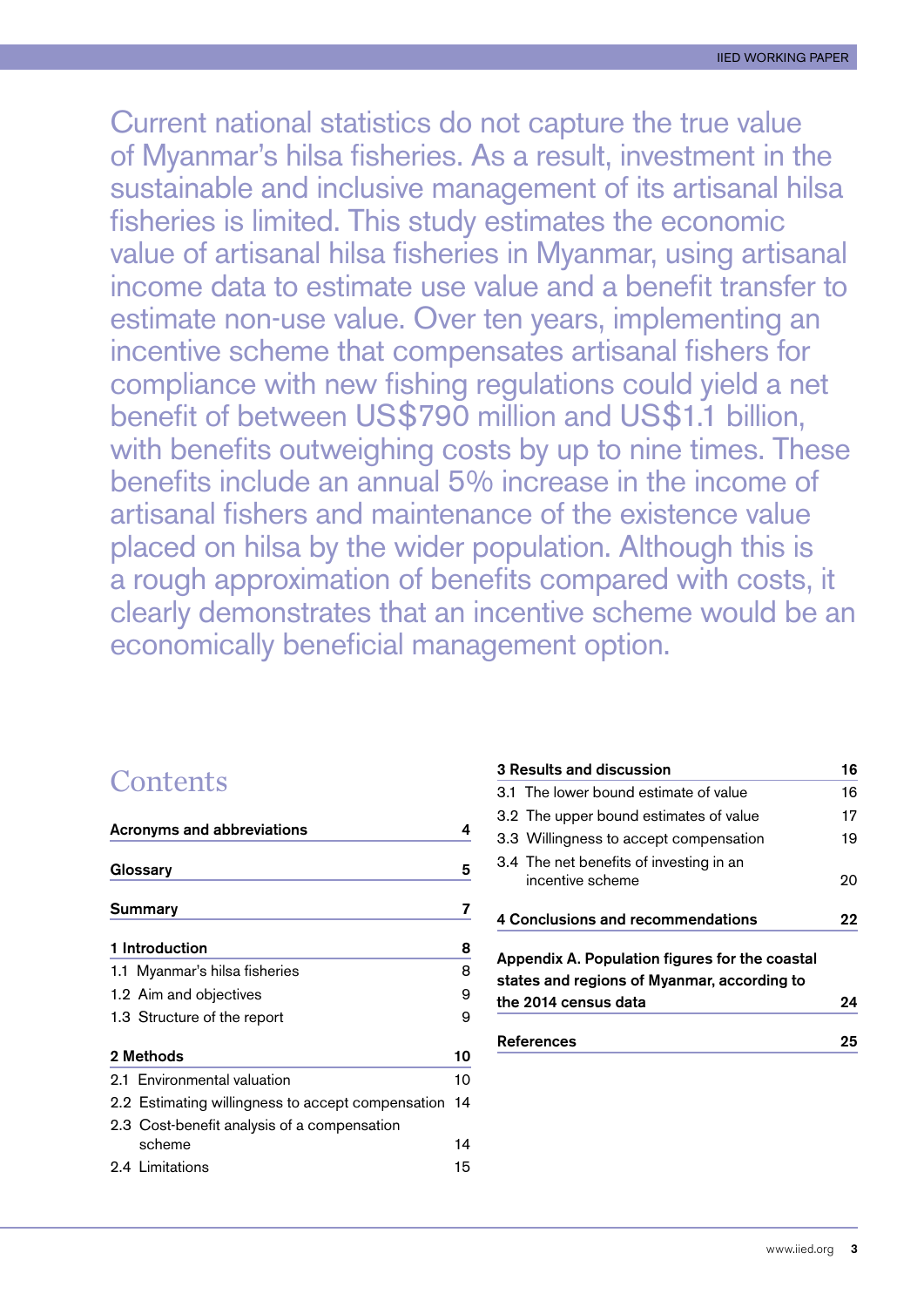## <span id="page-4-0"></span>Acronyms and abbreviations

- BCR benefit–cost ratio
- BDT Bangladeshi Taka
- CE choice experiment
- CVM contingent valuation method
- ES ecosystem service/s
- MMK Myanmar Kyat
- NPV net present value
- PES payment for ecosystem services
- PPP purchasing power parity
- WTA willingness to accept
- WTP willingness to pay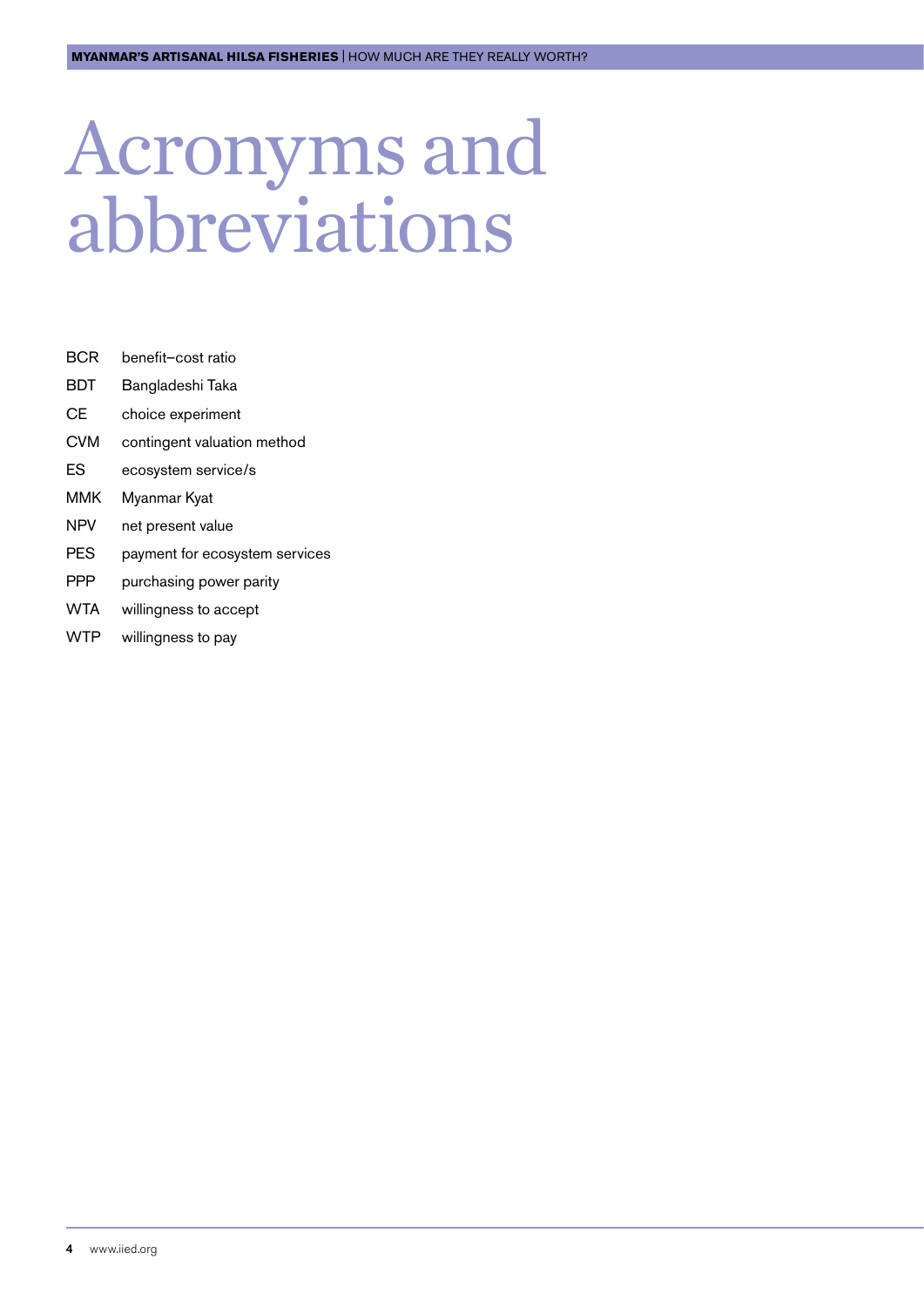## <span id="page-5-0"></span>Glossary

Administration costs: Fixed costs that are incurred in controlling and directing a specific project or organisation. In this context, these costs include governmental salaries for the people involved in the project.

Benefit–cost ratio (BCR): The relationship between the relative costs and benefits of a project, expressed in terms of the present value of benefits (the total discounted value of the benefits over time) divided by the present value of costs (the total discounted value of the costs over time). A BCR greater than 1.0 reflects economic benefits outweighing the costs.

Benefit transfer method: This process takes an estimation from one context and applies it to a similar environment. The original context, referred to as the 'study site', is used to derive estimates for the site about which the new information is needed, referred to as the 'policy site'.

Choice experiment: This is a stated preference method based on the idea that consumers have preferences between different goods or services, depending on the attributes that the goods or services possess and the utility that the consumers derive from these attributes.

Contingent valuation method (CVM): This is a stated preference method that asks people to directly report their willingness to pay for a specific good or service, in order to determine the economic value of nonmarket resources.

Distance decay: The effect of willingness to pay declining as distance from the good or service to be paid for increases.

Environmental valuation: The practice of assigning a monetary value to nature and its goods or functions, with the purpose of incorporating or internalising environmental goods and services into markets or assessing compensation requirements for environmental losses.

Income elasticity: This is a measure of the extent to which willingness to pay is affected by changes in income.

Indirect utility function:  $U(x,Q) = v(P,Q,y)$  This shows the demand (x) where we assume that if price (P) and income (y) remain constant, a person will be happier when the level of environmental quality  $(Q)$  has improved. As demand is dependent upon the price of the good consumers want to buy and the income level that consumers have, we assume that an improvement (whether in quantity or quality) of the good will make a consumer happier, given that price and income do not change.

Marginal (willingness to accept): The amount that individuals are willing to accept as compensation for a particular regulatory measure, as compared to a different level of regulation. This might be the difference between compensation payments for a 14 and a 21 day fishery closure.

Non-use value: Also known as 'existence value', this is an appreciation of the intangible value of an ecosystem service.

Net present value (NPV): The difference between the present value of benefits (the total discounted value of the benefits over time) and the present value of costs (the total discounted value of the costs over time). A positive NPV represents economic viability.

Option value: This refers to people's willingness to pay for preserving an environmental good or service for future use, even if they are unlikely to use it themselves.

Payment for ecosystem services (PES): A market-based mechanism that encourages conservation by providing incentives for actions that would improve or protect an environmental service. This incentive, whether monetary or otherwise, provides these incentives on the contract that a certain action will either begin (to encourage an ecological service) or cease (to prevent ecological harm).

Purchasing power parity (PPP): A macroeconomic metric used to compare economic productivity between two countries by comparing goods and services and putting the currencies at par based on their respective prices.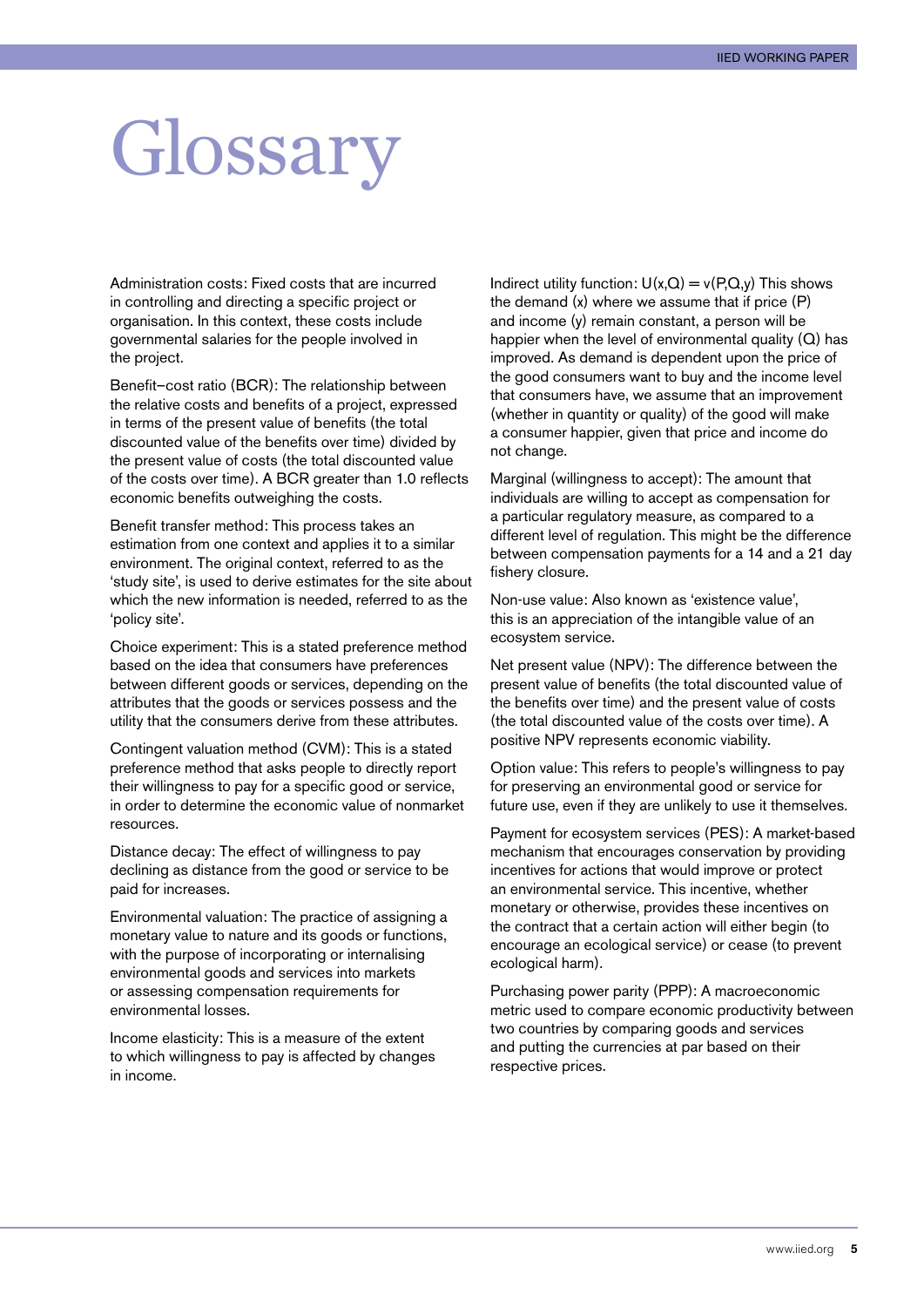Stated preference methods: A range of methods used to inform environmental policy analysis, as they allow for measurement of willingness to pay (WTP) for environmental goods that do not exist in the market and measurement of non-use values that would otherwise not be included.

Transaction costs: Expenses incurred when buying or selling a good or service. In this context, these costs include the allocation, transport and distribution that are required for the incentive scheme to perform.

Use value: This refers to ecosystem services that are for human consumption or production through direct or indirect use.

Willingness to accept: The minimum amount of money that a consumer is willing to accept for ceasing a behaviour, or the minimum amount that a seller is willing to accept to sell a good or service.

Willingness to pay: The maximum amount an individual is willing to provide for a specific good or service.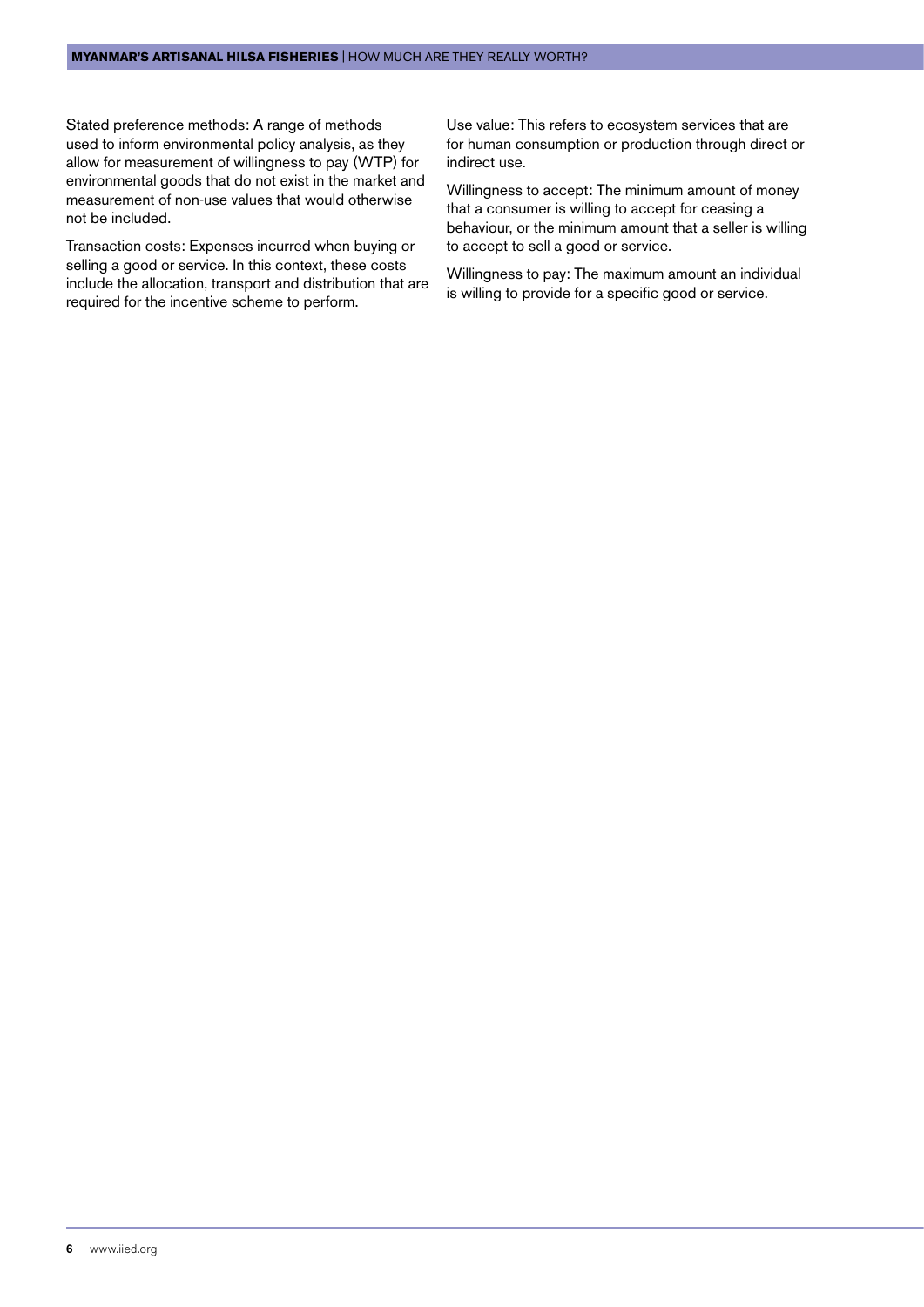## <span id="page-7-0"></span>Summary

While hilsa fish (*Tenualosa ilisha*) are integral to Myanmar's national and local economies, current reported metrics do not accurately account for the value of artisanal, small-scale hilsa fisheries, leading to chronic underinvestment. This has resulted in high levels of exploitation and illegal, unreported and unregulated fishing, culminating in a hilsa stock decline that threatens the livelihoods of more than 60,000 artisanal fishers in Myanmar, particularly in the Ayeyarwady Region.

This study uses valuation techniques and data to build a more accurate estimate of the value of Myanmar's artisanal hilsa fisheries by assessing both use and non-use value. Addressing this knowledge gap provides a more accurate picture of what level of investment is necessary for improvement, and what could be the return on that investment.

Using income reported by artisanal fishers in a socioeconomic survey, we estimated the direct income that is derived from hilsa outside of industrial fishing and secondary sales. Based on the total numbers of licensed and unlicensed artisanal fishers thought to derive income from hilsa, we estimated the total annual use value to be US\$731.4 million.

However, this only represents a percentage of the value that is derived from hilsa, as this estimate is based solely on income. We also estimated the non-use value of hilsa, both for those who are involved in the hilsa value chain and those who derive value from the existence of hilsa fisheries without actually using them. This value was calculated through a benefit transfer from non-use values estimated through a contingent valuation survey that asked people in Bangladesh what they would be willing to pay for a hilsa restoration programme. Willingness-to-pay estimates were adjusted to account for inflation, deriving a non-use value for individuals of US\$0.68 per annum. This willingness-topay estimate was applied to regional, subnational and national populations in Myanmar. For the Ayeyarwady Region's artisanal fisher population, aggregating use and non-use value took our total estimated annual value to US\$731.7 million. We also estimated annual value across all coastal states and regions of Myanmar, since the coastal population is expected to derive non-use value from hilsa, even if they are not involved in the fishing process: this came to US\$788.4 million. Finally, we extrapolated a national annual value of US\$867 million, assuming that the cultural significance

of catching and eating fish would negate a possible distance decay factor.

In order to estimate the monetary compensation that hilsa fishers would require to comply with fishing regulations designed to protect hilsa, we used willingness-to-accept data from a choice experiment in the Ayeyarwady Region. We estimated the amount of compensation that hilsa fishers would require for compliance with various hypothetical fishing regulations, including new seasonal closures, seasonal net mesh size restrictions and establishing new sanctuary spaces. Based on these amounts, between US\$17.5 million and US\$22.1 million would be required annually to compensate all licensed artisanal fishers in the Ayeyarwady Region.

We combined these figures with estimates of transaction and administration costs transferred from a food compensation scheme for hilsa fishers in Bangladesh, to estimate total costs of implementation. These came to between US\$17.7 million and US\$22.3 million per year if all licensed fishers in the Ayeyarwady Region were included.

We then estimated the benefits of an increase in hilsa production over a ten-year time period in terms of expected impact on economic value. We based this expected increase on the annual 5% increase in hilsa production reported in Bangladesh following the introduction of its compensation scheme. Our cost–benefit analysis indicated that implementation of an incentive scheme for hilsa fishers would produce a high net present value (between US\$790.4 million and US\$1.1 billion) and a benefit–cost ratio of between 5.7 and 9.3, meaning that an incentive scheme could generate benefits up to around nine times the cost of the scheme.

This study outlines the economic imperative to sustainably manage artisanal hilsa fisheries. While it is difficult to establish a direct connection between incentive-based fisheries management and fish production, management techniques grounded in rigorous social and ecological research provide our best chance of protecting hilsa. Investment in compensation to offset or reduce the economic losses incurred by artisanal fishers when new regulations are introduced could generate significant economic returns alongside social and ecological benefits.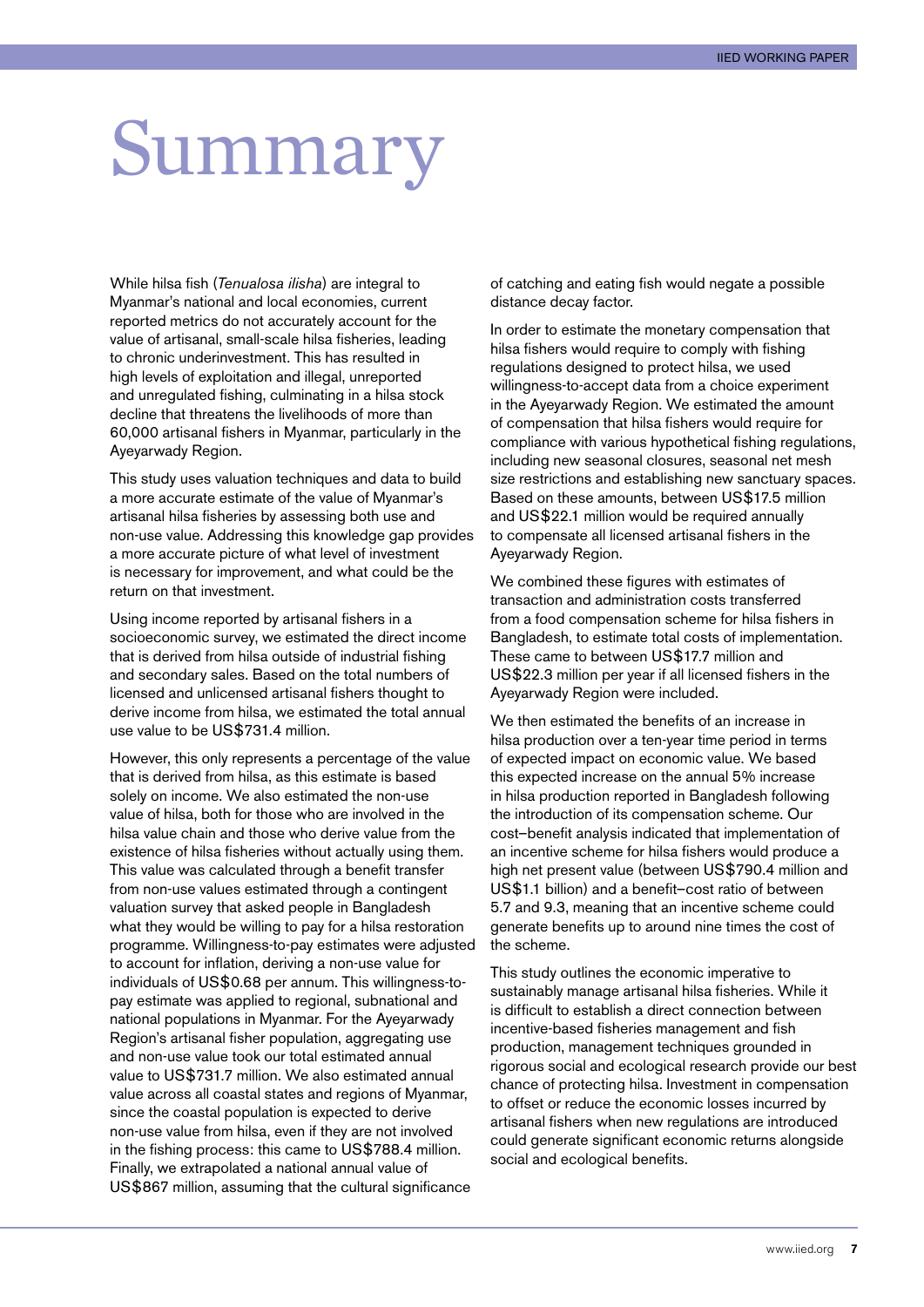## Introduction

#### 1.1 Myanmar's hilsa fisheries

<span id="page-8-0"></span>1

The fisheries sector is pivotal to Myanmar's national economy and food security. Fish accounts for 50% of the animal protein in the Myanmar diet and average consumption lies around 30kg per person annually (Belton et al. 2019; FAO 2018). Further, fishery exports are valued at US\$538 million and employ 3.2 million people (Belton et al. 2019). Nearly half of the population resides in coastal states and regions and small-scale artisanal fisheries produce an estimated 1.65 million tonnes of fish annually – a figure which could in reality be much higher due to an unreported 'hidden harvest' in delta areas (DoF 2019; Kelleher et al. 2012). Considering the value of artisanal fisheries is therefore critical to understanding the total value of the fisheries sector, particularly in terms of employment (FAO 2018; Gregory et al. 2016).

The hilsa shad (*Tenualosa ilisha*) has huge demand both nationally and internationally, with a high export value of US\$32 million (DoF 2018). Hilsa are widely distributed throughout the Bay of Bengal and the majority of the total reported hilsa catch comes from inshore and offshore marine fisheries, in which both artisanal and industrial fishers operate (Hossain et al. 2019). Moving between marine and fresh water for feeding and reproduction, hilsa have been known to travel up to 1,200km inland to spawn, particularly in the period from July to September (Baran et al. 2015; Bladon et al. 2019). They can therefore be found along the coast, in estuaries and in the Ayeyarwady and

Toe rivers, but populations diminish in the Central Dry Zone of Myanmar, north of Hinthada (Baran et al. 2015). Hilsa are also caught in brackish and fresh waters on their upstream and downstream migrations. They are therefore critical for the livelihoods of artisanal fishers, particularly in the Ayeyarwady Region, where hilsa can represent more than 75% of fishing household income (Hossain et al. 2019; Khaing et al. 2019; Baran et al. 2017).

Yet, while information is available on the value of hilsa to the national economy in terms of export revenues, the true economic value of Myanmar's hilsa fisheries, including the artisanal sector, has not been quantified. The lack of value placed on these artisanal fisheries has resulted in a chronic problem of underinvestment, leading to limited monitoring and poor management (Leadbitter 2017). Despite the regulations in place across inshore marine and freshwater fisheries, hilsa are overexploited in the Ayeyarwady Region, probably due to an increasing level of illegal, unreported and unregulated fishing (BOBLME 2015; Dewhurst-Richman et al. 2016). It is clear that urgent action must be taken to halt stock decline in the Ayeyarwady Region and management interventions must be underpinned by reliable, comprehensive and disaggregated monitoring, including direct sampling of artisanal hilsa catches and socioeconomic assessment of local communities (Soe et al. 2020; Merayo et al. 2020). Better data can not only provide a more accurate picture of what level of investment is necessary to strengthen management of hilsa and other fish stocks, but also allow the impacts of management interventions to be measured (Leadbitter 2017).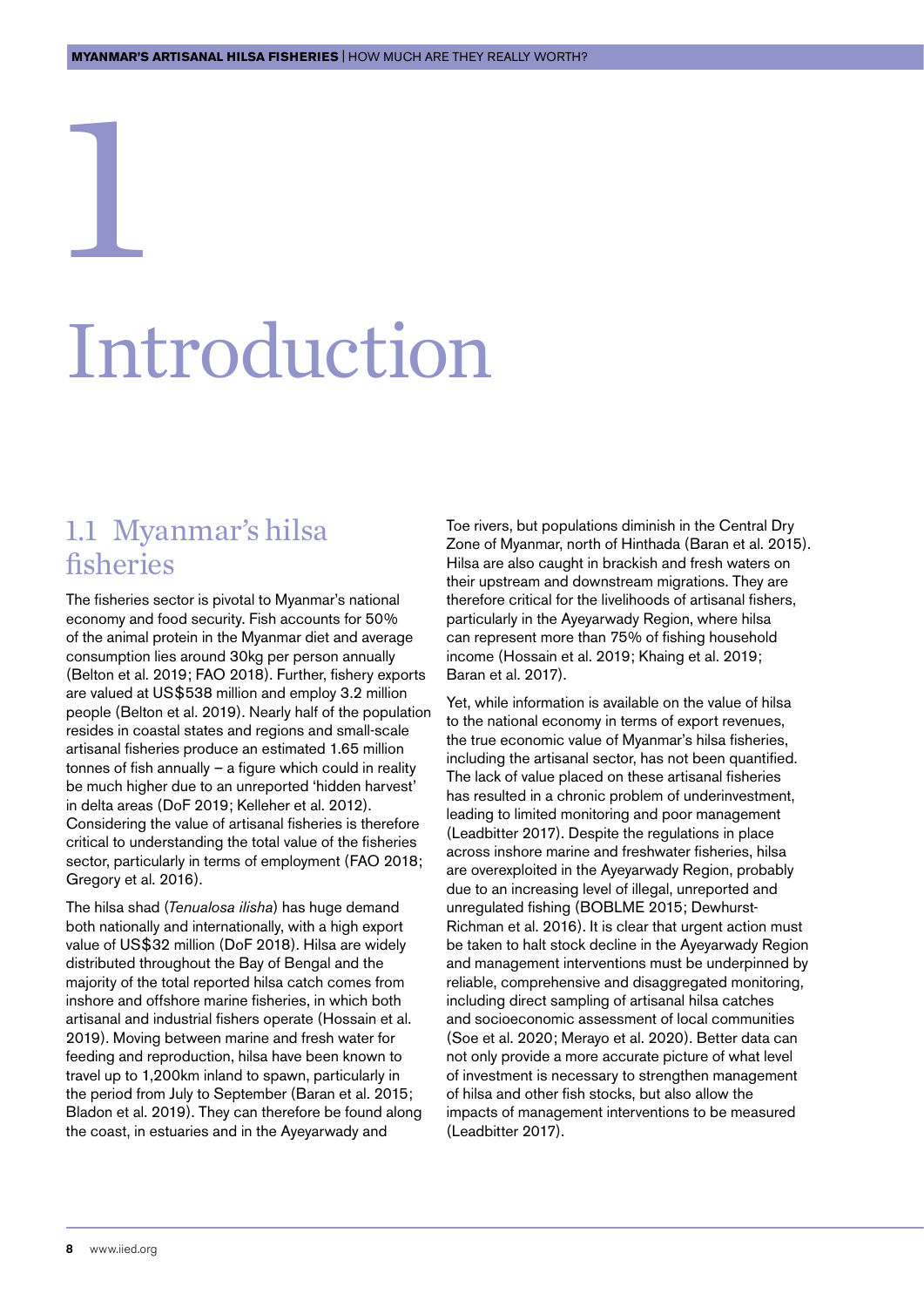#### <span id="page-9-0"></span>1.2 Aim and objectives

The Darwin Initiative-funded project Carrots and Sticks: Incentives to Conserve Hilsa Fish in Myanmar, also known as Darwin-Hilsa<sup>MM</sup>, is seeking to address the threat of overfishing while protecting the livelihoods of small-scale fishing communities. Darwin-Hilsa<sup>MM</sup> aims to design an economic incentive scheme, akin to Payment for Ecosystem Services (PES) in structure, that provides fishers with compensation for short-term economic losses incurred through compliance with new fishing regulations designed to maintain or increase hilsa populations. A similar scheme in Bangladesh has shown promising results in terms of both ecosystem and social resilience (Reid and Ali 2018).

It is crucial to understand who would be affected by implementation of this incentive scheme and how to balance participant needs with policy costs. This starts with understanding the context in which the scheme would be implemented and the level of investment required. The growing body of literature on implementation of PES schemes suggests that compliance rates hinge particularly on community input and acceptance (Barr and Mourato 2014). Equally important is determining an appropriate level of payment that can be sustained for as long as it is required (Engel et al. 2008). Payments must be sufficiently high to incentivise behaviour change, but not so high that they become inefficient or financially prohibitive in terms of the long-term funding of the scheme. PES schemes often face problems of permanence, where long-term environmental improvements are hindered due to a lack of funding (Engel et al. 2008). Similarly, some regulations may not impose enough of an economic cost on local fishers that they require an incentive. In these cases, payments are unlikely to be cost-effective. Thus, having a comprehensive understanding of the economic costs that local communities perceive to be associated with new regulations can ensure the effectiveness, efficiency and longevity of an incentive scheme.

The main objectives of this paper are to:

- 1. Estimate a lower bound economic value for smallscale, artisanal<sup>1</sup> hilsa fisheries in Myanmar, in terms of income earned from hilsa fisheries in the Ayeyarwady Region
- 2. Estimate a range of upper bound economic values for Myanmar's artisanal hilsa fisheries by incorporating the non-use value for hilsa at regional, subnational and national levels
- 3. Determine an optimal level of compensation for artisanal fishers to incentivise compliance with hilsa fishing regulations
- 4. Estimate the benefit–cost ratio and net present value of an incentive scheme for hilsa management in Myanmar

#### 1.3 Structure of the report

This report is comprised of four sections. Following this section, Section 2 describes the methodology used to estimate the economic value of hilsa and the level of compensation required for hilsa fishers in the Ayeyarwady Region. Section 3 presents and discusses the results of the study, including a lower bound estimate of economic value, a range of upper bound estimates of economic value, an estimate of the level of compensation required by artisanal fishers and an analysis of the relative costs and benefits of investing in an incentive scheme. Finally, Section 4 presents conclusions and recommendations.

<sup>1</sup>We use the terms small-scale and artisanal interchangeably to describe fisheries and fishers operating mainly in fresh water and inshore marine areas of Myanmar, as opposed to industrial fishers who mainly operate offshore (see Silvester et al. 2020 for more detail).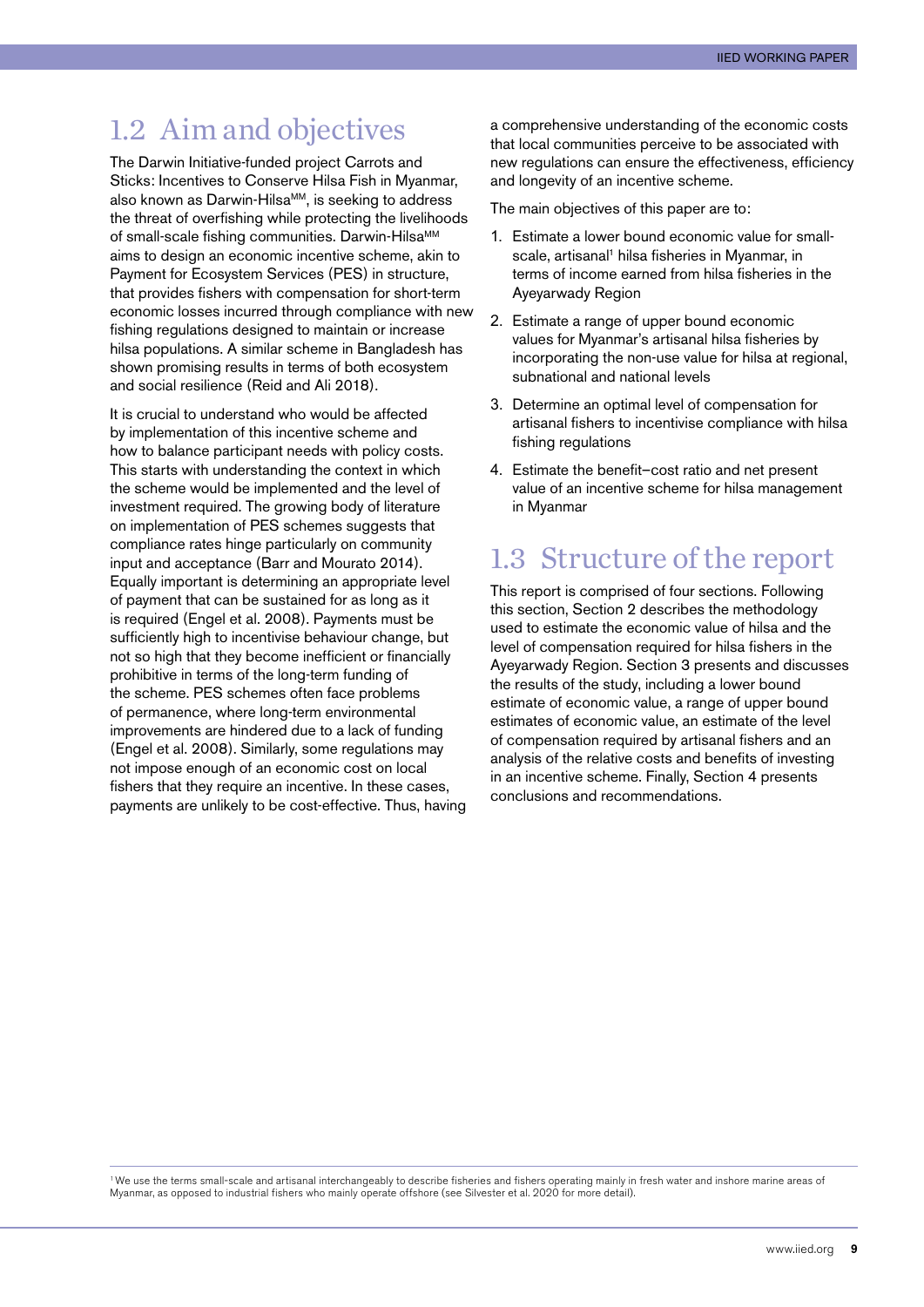## <span id="page-10-0"></span>2 Methods

Drawing on a combination of primary data collected by the Darwin-Hilsa<sup>MM</sup> project and secondary data reported by the Myanmar government and collected from literature, this study uses environmental valuation to estimate lower and upper bounds for the economic value of Myanmar's artisanal hilsa fisheries. It then approximates the relative costs and benefits of implementing an incentive scheme for artisanal hilsa fishers in the Ayeyarwady Region.

#### 2.1 Environmental valuation

The purpose of environmental valuation $2$  is to account for the values that go beyond a list of goods and services. An insufficient understanding of the different types of value attributed to an ecosystem can lead to policy that is inefficient in protecting all of the services it provides (Kenter 2016). Valuation studies should therefore attempt to account for that full scope by assessing the overall contribution to human wellbeing and the relative impact of changes or alternative actions (MA 2003). The total economic value framework encompasses use and non-use values of a particular ecosystem service (Pearce and Wardford 1993).

Use value and non-use value can be divided into categories based on the service provided (Figure 1). Use value refers to services that are for human consumption or production through direct use (eg fishing or tourism) or indirect use (eg regulating services such as nutrient cycling). Option value refers to people's willingness to pay for preserving an environmental good or service for future use, even if they are unlikely to use it themselves. This category includes bequest value (the value of preserving something for future generations) and quasi-option value (the value of choosing not to take an irreversible step if information about alternative outcomes will be available in future). Non-use value is an appreciation of the intangible value of an ecosystem service (Wainger et al. 2018). This type of value can be held by both those who use and those who do not use a good or service directly. A prominent example of non-use value is existence value, which refers to the benefit people derive simply from knowing that something exists. Cultural services (eg recreation or appreciation of nature) are valued by people even if they cannot necessarily be bought or sold in a market and might fit in any of the categories.

<sup>2</sup> Using the term environmental valuation, as opposed to economic valuation, simply specifies the type of goods and services that are evaluated: specifically, nature and its associated functions. For a more in-depth definition, see the Glossary.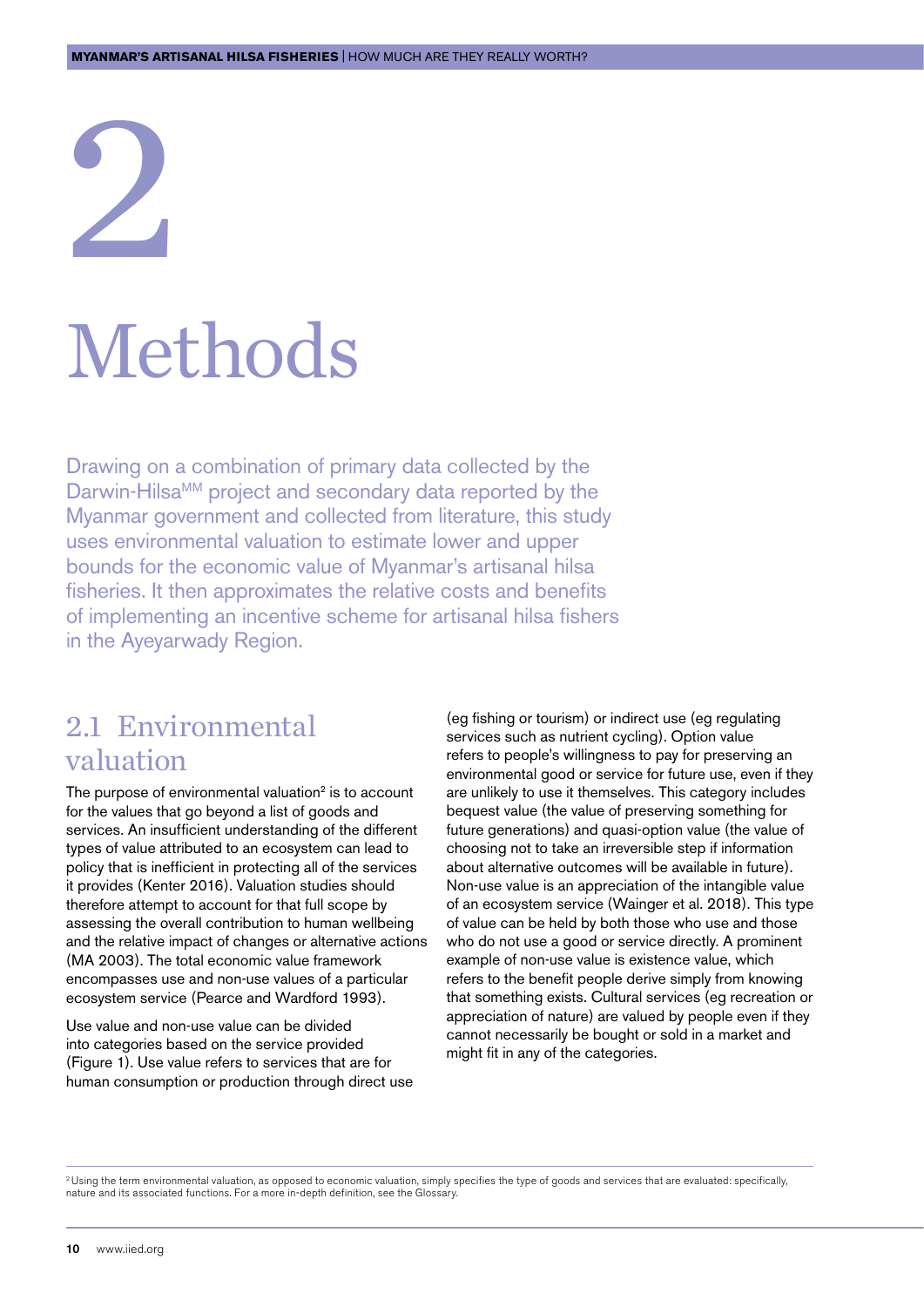

Figure 1. The Total Economic Value Framework, adapted from MA (Millennium Ecosystem Assessment) (2003)

In this study, we estimated lower and upper bounds of economic value. For the lower bound estimate, we considered only (non-consumptive) direct use value by estimating income from artisanal hilsa fishing. For the upper bound estimates, we added non-use value, determined through a benefit transfer using data from a contingent valuation method (CVM)3 study conducted in Bangladesh. This addition of value attempts to account for existence and other cultural values that Burmese residents hold, even if they do not necessarily depend on hilsa for income or food security. We calculated the upper bounds at regional, subnational and national levels to ensure clarity in value and to demonstrate how focusing solely on the areas where hilsa are prevalent may obscure a significant amount of their economic value.

#### 2.1.1 Estimating the lower bound of hilsa value

We derived a lower bound of hilsa value from an estimate of average household income from hilsa fishing, multiplied by the total number of artisanal fishers thought to earn an income from hilsa fishing in the Avevarwady Region.<sup>4</sup> While there is no exact figure for the number of these fishers, in 2019 there were 63,000 artisanal fishers registered in the Ayeyarwady Region (DoF 2019). While not all target hilsa, most will catch hilsa at some stage. Silvester et al. (2020) estimated that there are likely to be the same number of people fishing without a licence. Thus, our lower bound assumes an estimated 126,000 fishers who derive an income from small-scale hilsa fishing.

While hilsa and hilsa products are caught, sold and distributed across Myanmar, this lower bound estimate only considers income from artisanal fishers in the Ayeyarwady Region. This lower bound estimate therefore excludes income from industrial (offshore) hilsa fishing and income from the sale of hilsa at secondary markets<sup>5</sup> across Myanmar. It also excludes the consumptive value of hilsa and any non-use value of hilsa for fishers.

We used primary income data reported by artisanal hilsa fisher households through a Darwin-HilsaMM socioeconomic survey carried out in early 2018 (Khaing et al. 2018). The survey collected quantitative data, including data on income, from 833 households in 46 villages across four townships in the Ayeyarwady Region. Only households whose primary source of income comes from fishing were selected for interview. The townships in this survey were chosen because of their representation of different hilsa fishing conditions across the region: artisanal hilsa fishing takes place in coastal saline, brackish and freshwater conditions. This study also provided a sample similar to national and regional demographics, which suggests this survey sample could be considered representative of the wider population. A majority of surveyed households were considered poor (45%) or very poor (28%), with the remaining percentage (29%) classified as better off or middle class (Khaing et al. 2018).

#### 2.1.2 Estimating the upper bound of hilsa value

We calculated three alternative upper bound estimates of value by adding to our lower bound value an estimate of non-use value for the Ayeyarwady Region's artisanal fishers, the coastal population of Myanmar and for the Myanmar population as a whole. The non-use value

compensation they would accept for the deterioration of a given ecosystem quality. For more detail, see Glossary.<br>"While hilsa are also caught in Rakhine and Mon States, Yangon and Bago Regions (Baran et al. 2017), the Aye hilsa fishing in Myanmar and the focus of the Darwin-Hilsa<sup>MM</sup> project.

<sup>&</sup>lt;sup>3</sup> Contingent valuation is a stated preference method where people are asked how much they are willing to pay for an improvement and/or how much

<sup>&</sup>lt;sup>5</sup> At secondary markets, wholesalers buy hilsa from local traders and sell on to national or export markets. For more detail on the hilsa supply chain, see Silvester et al. (2020).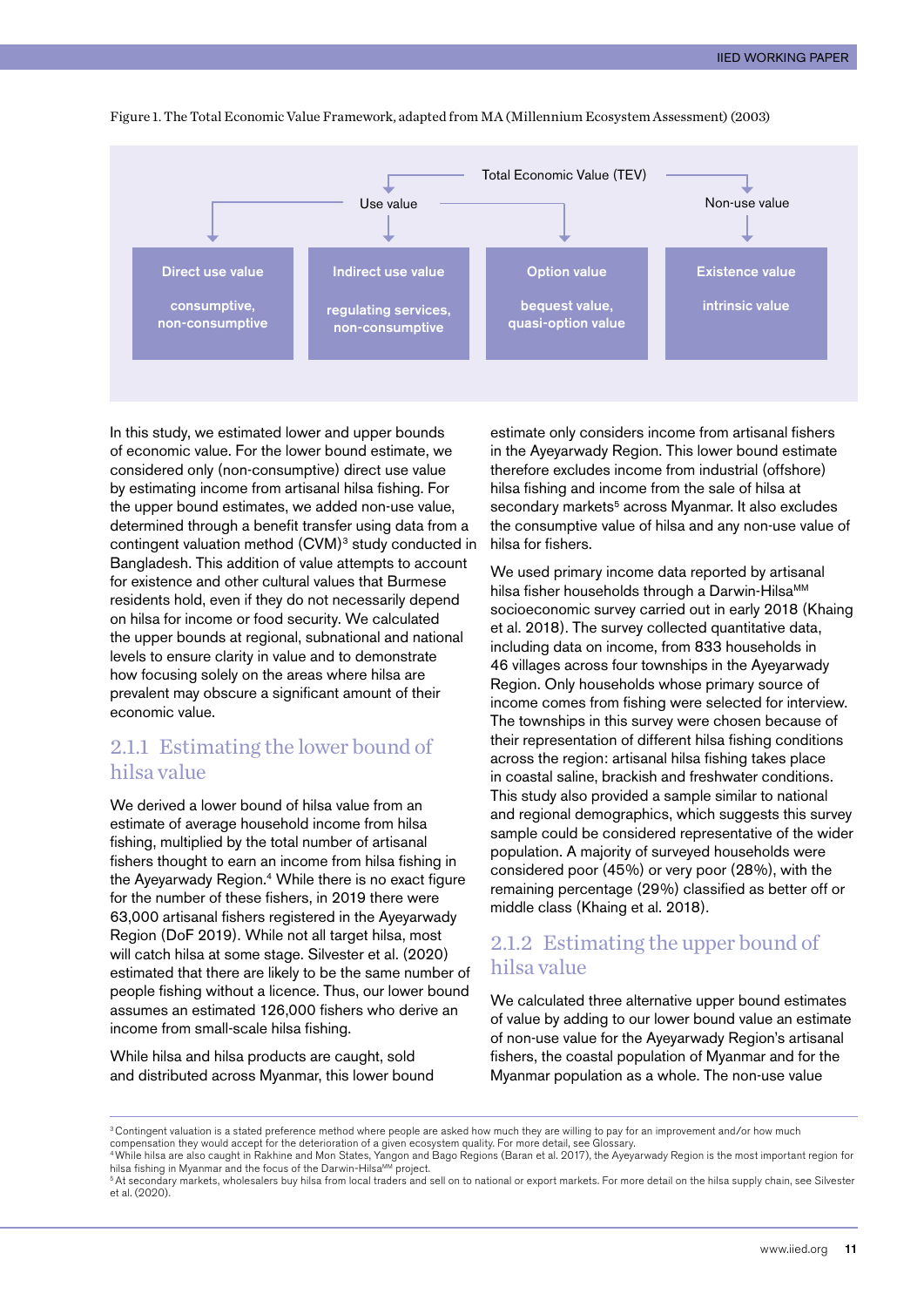was calculated based on a CVM study conducted in Bangladesh, by transferring the results to the Myanmar context using the benefit transfer method.

Conducting a primary study can be a costly and timeconsuming process, and without sufficient time or budget, this can lead to inefficient or low quality studies (Johnston and Wainger 2015). In these circumstances, the benefit transfer method provides an efficient way of building reliable estimates by allowing for "the use of existing data or information in settings other than for what it was originally collected" (Rosenberger and Loomis 2003, p445). This process takes an estimation from a previous context and applies it to a similar environment. The original context, referred to as the 'study site', is used to derive estimates for the place we need information about, referred to as the 'policy site' (Rosenberger and Loomis 2003).

We used the benefit transfer method to adapt an estimate of non-use value for hilsa fisheries made for a comparable region of Bangladesh, using secondary data taken from a CVM study based on willingness to

pay (WTP) (Mohammed et al. 2016). A total of 1,006 households within five districts in Bangladesh were asked how much they would be willing to pay for a programme designed to restore hilsa populations.

Prior to applying the benefit transfer method, we assessed the potential for comparability and consistency of data between the study site (Bangladesh) and the policy site (Myanmar) to ensure a reliable transfer (see Box 1). We modified the data collected through the CVM study, which had revealed how much respondents would be willing to pay for an improvement in a given ecosystem quality, and used these values to determine the indirect utility function<sup>6</sup> of the consumer for improvements to hilsa stocks.

Two methods of benefit transfer are available: a unit value transfer and a benefit function transfer. A unit value transfer uses a single value or set value from the study site, while a benefit function transfer relies on transferring the function that statistically relates willingness to pay to characteristics of the ecosystem and the people whose values were elicited, thus not

#### Box 1. Ensuring reliability of the benefit transfer

Prior to applying the benefit transfer method, we established the context and framework to ensure that the data from the study site (Bangladesh) were similar enough to data from the policy site (Myanmar) to create a reliable transfer (Bateman et al. 2011). In both countries, hilsa are one of the most exported seafood products; in Bangladesh hilsa generate around US\$630 million in annual export revenues (Dewhurst-Richman et al. 2016), while in Myanmar hilsa exports generate around US\$32 million per year (DoF 2018). Fishing, and hilsa specifically, also provide a critical source of livelihoods in both countries. It is estimated that 2% of the total population of Bangladesh is directly or indirectly involved in the hilsa fishery (Bala et al. 2014). While no comparable statistics are available for Myanmar as a whole, at least 6% of the population is reportedly involved in the fisheries sector (DoF 2016). In the Ayeyarwady Region specifically, fishing contributes an average of 63% of household income in coastal and delta communities and almost all artisanal fishers catch hilsa (MMRD 2015; Khaing et al. 2018).

As the national fish of Bangladesh, hilsa also hold a cultural significance in the country and are often consumed at religious festivals. In Myanmar, hilsa does not have comparable associations with religion, but it is a highly valued food (particularly the roe) and forms the traditional basis of its national dish, Mohinga rice noodles.

Hilsa demonstrate similar migratory patterns in Bangladesh and Myanmar, migrating from the Bay of Bengal upriver for spawning. There are five major spawning grounds in Bangladesh, with the largest riverine nursery ground identified as the Meghna River (Bala et al. 2014). For their CVM study, Mohammed et al. (2016) sampled households in five districts of the Barisal Division, which has been identified as one of the districts containing major coastal rivers that are used as nursery grounds (Hossain et al. 2016).

Sharing a transboundary population of hilsa, both Myanmar and Bangladesh have experienced a decline in hilsa stocks. The CVM study in Bangladesh was not only designed to target the threat of overfishing from these same shared hilsa stocks, it also collected data from households with similar socioeconomic characteristics and livelihood challenges to those targeted in this study. This suggests that this study is viable for a valid transfer.

<sup>6</sup> The indirect utility function shows the demand where we assume that if price and income remain constant, a person will be happier when the level of environmental quality has improved. For an in-depth explanation, see Glossary.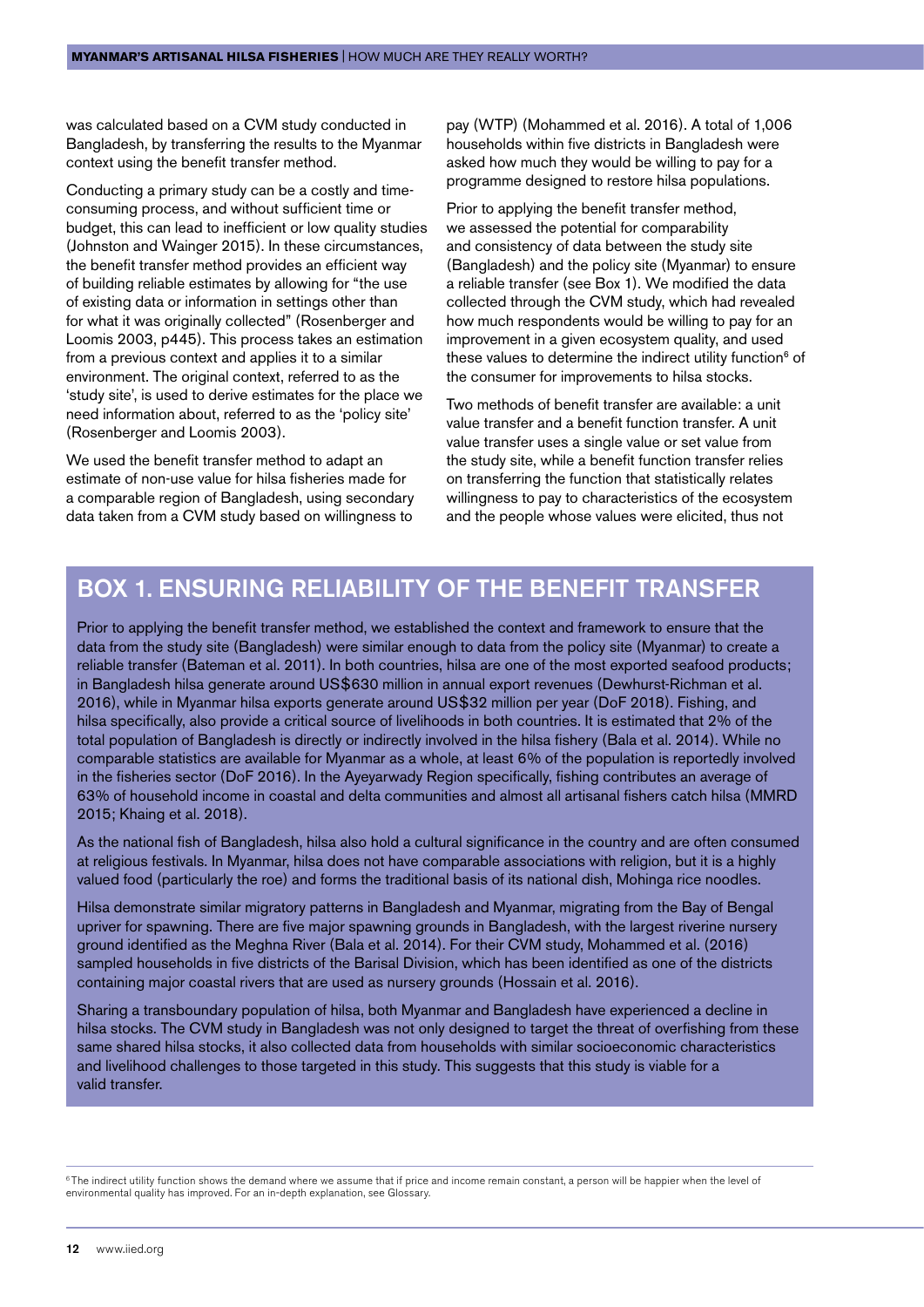including the original set values (Rolfe et al. 2015). We used the method of unit value transfer, which generally outperforms benefit function transfers when the study and policy site are highly similar (Rolfe et al. 2015). Problems can arise when errors are found either in the original primary study or in the transfer process, and therefore unit value transfers require careful implementation to ensure data quality. However, transfers from CVM studies generally produce fewer transfer errors than other valuation methods (Kaul et al. 2013).

To ensure validity of transfer (ie accuracy), we assessed WTP in the context of income data. Using site-specific measures of income in lieu of GDP per capita has been shown to increase transfer accuracy (Czajkowski and Ščasný 2010). Using income data from Mohammed et al. (2016), we identified what percentage of their income Bangladeshi respondents were willing to pay for hilsa restoration. We then transferred and attributed that percentage to the estimated average income of surveyed fishers in Myanmar, to estimate their WTP. Before the transfer was made, Myanmar income estimates were first adjusted to 2018 US\$ values to ensure consistency between the upper and lower bound values in the Myanmar case. Then these values were adjusted with purchasing power parity (PPP) calculations for comparison (see Section 2.1.3).

It is important to address how changes in income may affect WTP estimates. The literature suggests that an increase in income does not necessarily imply an increase in WTP (Broberg 2014). Further, studies that focus on consumption by poorer communities suggest that consumers living in poverty will often opt for alternatives that improve social welfare over their own individual utility (van Kempen et al. 2009). This suggests that poorer respondents may provide a high WTP because of their dependence on the ecosystem service (ES), and that a slight increase in income may not necessarily mean a change in WTP, especially if dependence on that ES is inflexible. These concerns suggest it is worthwhile to consider 'income elasticity' when determining whether or not WTP values are likely to change. In WTP calculations, income elasticity is a measure of the extent to which WTP is affected by changes in income, which may allow a better understanding of the dependence that consumers have on ES (see Section 3.2.1).

Distance decay (the effect of respondents' WTP value decreasing as their distance from the major area of interest increases) can greatly impact the calculated total benefit in CVM studies (Glenk et al. 2019). This generally occurs when respondents are asked to address their WTP for use rather than nonuse of ecosystem services. Indeed, Mohammed et al. (2016) found that distance from rivers did not diminish respondents' WTP for non-use of hilsa fisheries, but rather slightly increased it. This suggests that in the context of Bangladesh, distance decay did not factor into WTP for non-use of hilsa, probably because of ties to national and cultural identity, given that hilsa is the national fish of Bangladesh.

In the Myanmar context, we first estimated the WTP of fishers who rely on hilsa for their income, have access to rivers, live in fishing villages and sell their fish to village-level collectors (Khaing et al. 2018). It is unlikely that distance decay can come into effect at this level. As these WTP values account for non-use of hilsa, they can be applied beyond the scope of those that depend on hilsa fisheries for their income. As those who do not derive direct income from hilsa fishing may still derive some non-use value from hilsa fisheries, distance decay may come into play as the non-use value estimates are expanded. However, if we acknowledge that hilsa also play a part in the culture of Myanmar as they do in the culture of Bangladesh (see Box 1), and we assume that the same effects experienced in the Bangladesh case could therefore be observed, we are able to extrapolate to a national value without including a distance decay factor.

#### 2.1.3 Purchasing power parity

We used the method of purchasing power parity (PPP) to standardise values in different currencies for comparison within this study. The method allows for a more reasonable comparison between countries by ensuring equal weight of value between currencies. Additionally, PPP represents the long-term value of the currency of a country, and so adjustments using PPP make national long-term value clearer than adjustments using regular exchange rates, which may undervalue investment (Ma et al. 2017). Empirical results from a 2012 rank test<sup>7</sup> suggest that PPP has shown long-term validity when used with East Asian countries, making them favourable for comparison (Chang and Su 2013).

<sup>7</sup> The study uses the Breitung rank test model, which tests for nonlinear cointegration for two or more time series, where sequences are compared. If there is cointegration between the two series, the sequences tend to converge, suggesting a relationship.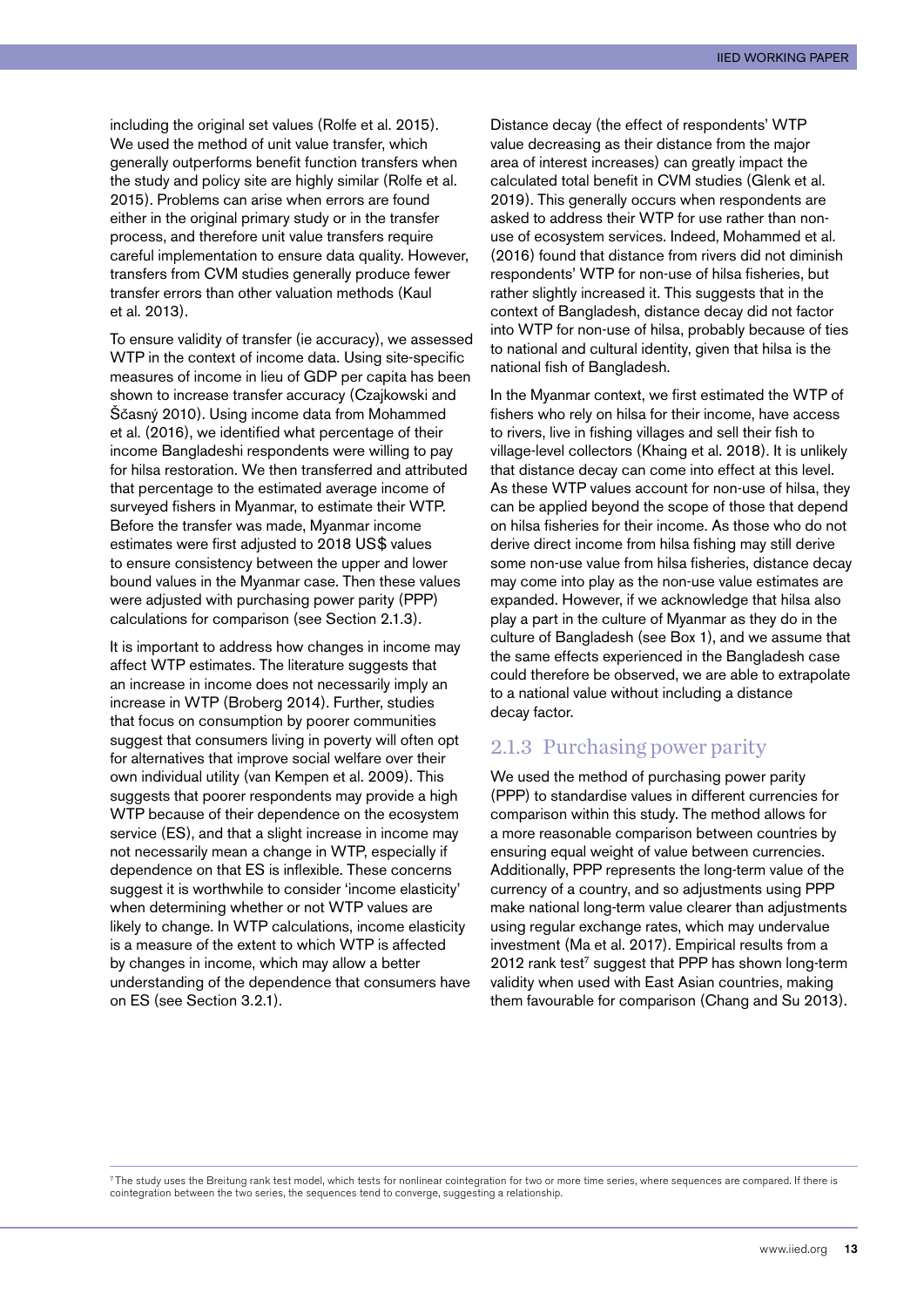#### <span id="page-14-0"></span>2.2 Estimating willingness to accept compensation

We used data from a choice experiment, conducted as part of the Darwin-Hilsa<sup>MM</sup> project in Myanmar in 2019, to estimate willingness to accept (WTA) compensation for compliance with new or more stringent fishing management policies designed to protect hilsa populations (Glenk et al. 2020). The survey was disseminated to 381 respondents in the Ayeyarwady Region, who were selected to overlap with those households from whom income data had previously been collected through a socioeconomic survey (Khaing et al. 2018).

A choice experiment is another stated preference method<sup>8</sup> based on the idea that consumers have preferences between different goods or services depending on the attributes that the goods or services possess and the utility that the consumers derive from these attributes (Louviere et al. 2000). The experiment format consists of choice sets, where respondents are asked to choose between alternatives. The alternatives each contain different attributes at different levels and hence respondents' choice implies trade-offs in attributes across alternatives (Hoyos 2010). Choice experiments have been used previously to inform the design of incentive-based schemes and to understand preferences for management and compensation options (Hanley and Czajkowski 2019; Villanueva et al. 2017).

In this context, attributes in the choice experiment related to different hypothetical management changes that would protect hilsa populations, as well as different levels of monetary and in-kind compensation that they could receive. Management options included: (1) a closure that would last for seven days in one, two or three months in October, November and December; (2) sanctuary spaces for juvenile hilsa that would be placed every 9, 6 or 3 miles along the river; or (3) a requirement for an increase of fishing net mesh to 4.5 inches for three months out of the year<sup>9</sup> (see Glenk et al. 2020 for full methodological details of the choice experiment). We used the monetary compensation data from this study to estimate WTA values for our study. Participants in Glenk et al.'s experiment were offered the choice of six levels of compensation for these management options, ranging from US\$30 to US\$300. Scaling average individual WTP values up

to the level of the Ayeyarwady Region's artisanal fisher population allowed us to estimate the total amount of money that would be required to provide fishers with an incentive to comply with each of these hypothetical management changes.

#### 2.3 Cost-benefit analysis of a compensation scheme

Estimating the total costs and benefits of a programme allows the calculation of net present value (NPV) and benefit–cost ratio (BCR), which together provided an indication of overall value for money of an incentive scheme for artisanal fishers in Myanmar. NPV is a calculation of net benefit over the lifetime of a programme, and a positive NPV represents economic viability. BCR is used to understand the relative cost and benefit of the project, and a BCR greater than 1.0 reflects economic benefits outweighing the costs.

To estimate the cost of implementing a compensation scheme, we considered the total monetary compensation that would be required by fishers, as well as the potential transaction and administration costs of delivering the compensation.10 To estimate the transaction and administration costs, we used those incurred by a food compensation scheme for hilsa fishers in Bangladesh (Haldar and Ali 2014). The scheme incurs costs relating to the selection of beneficiaries, transportation of the (food) compensation and staff wages required for allocation and distribution of compensation. The process for (and therefore cost of) distribution of compensation in Myanmar is expected to be quite similar to that in Bangladesh, where fishers use their ID cards to collect rice from local distribution points. Since access to bank accounts is not common among artisanal fishing communities in Myanmar, fishers would probably receive electronic transfers via a mobile app that would still require them to collect the cash from the office of a mobile financial services provider (eg Wave). It is probable that this cash would not be transported comparable distances to the food in Bangladesh, which can only be transported in its physical form, but there are likely to be additional costs associated with electronic transfers.

Rather than transfer these costs directly, we used the average cost incurred per household<sup>11</sup> compensated in Bangladesh in 2014 (updated to 2018 values)

<sup>&</sup>lt;sup>8</sup> Stated preference methods are regularly used to inform environmental policy analysis, as these approaches allow for measurement of WTP for environmental goods that do not exist in the market and measurement of non-use values that would otherwise not be included (Hanley and Czajkowski 2019).  $^{\rm 8}$ In reality, any mesh size restriction should be permanent because it will require undersized nets to be destroyed.

<sup>&</sup>lt;sup>10</sup> We assumed no additional cost to establishing the new regulations that would be compensated for, since it is unlikely that these would be accompanied by an increase in enforcement effort; the incentives would be used instead of additional top-down enforcement.

 $11$  Although this approach cannot account for the spread of fishers across administrative divisions, which may impact distribution spread, we used a per household cost rather than a total cost because the number of households compensated in 2014 in Bangladesh (226,852) was much higher than the number we are exploring in this study (63,000).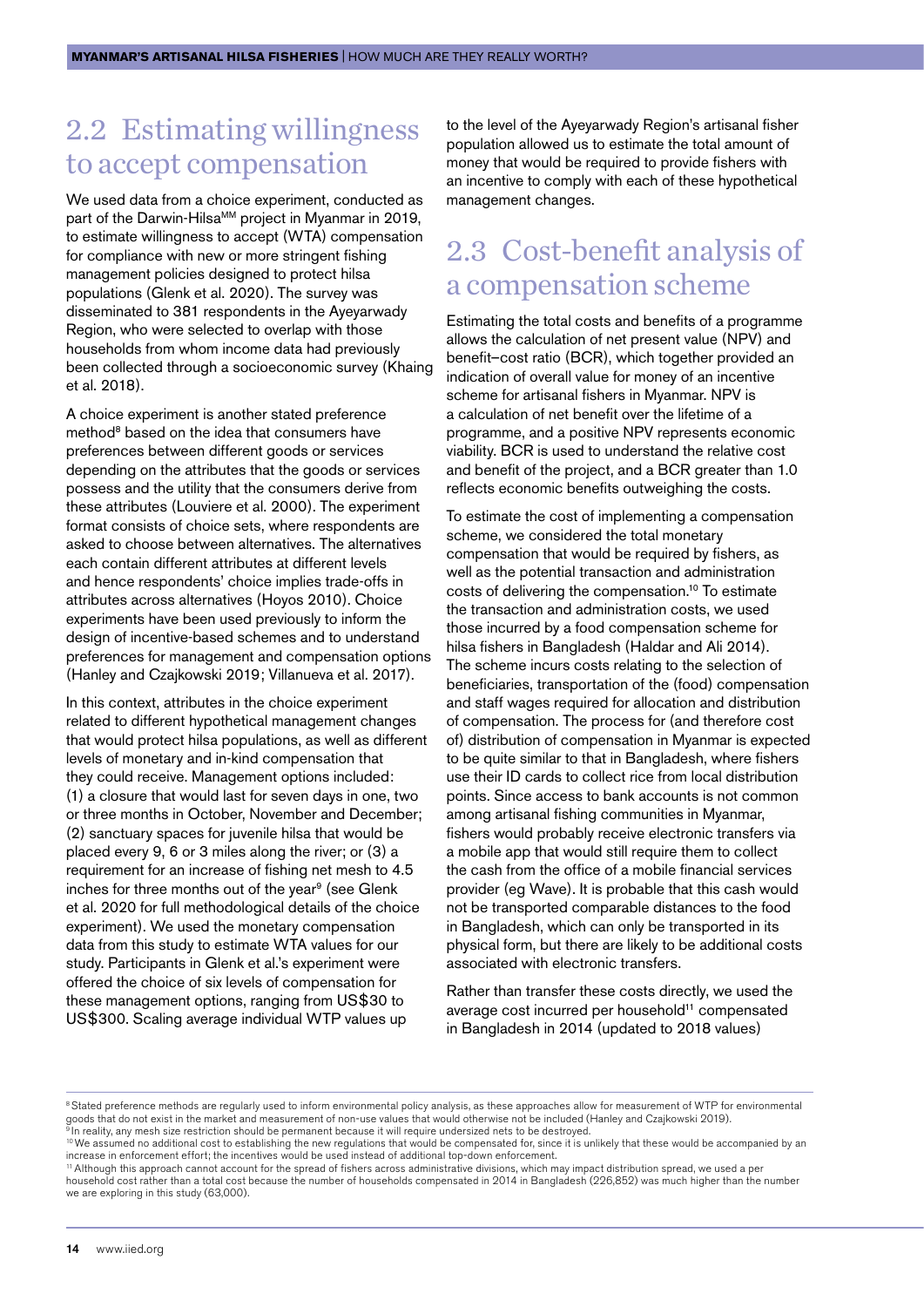<span id="page-15-0"></span>and multiplied this by the number of people currently licensed to fish in the Ayeyarwady Region.12

We added this cost to the total amount of compensation that would be required to compensate these fishers, based on WTA values (see Section 2.2). We ran the analysis for two hypothetical compensation scenarios: one which offered compensation for the three management measures described in Section 2.2 with the highest WTA values,<sup>13</sup> and one which offered compensation for the three management measures with the lowest WTA values.<sup>14</sup>

To estimate the benefit of the scheme, we considered the scheme's impact on our previously estimated lower bound of economic value (annual artisanal fishing income from hilsa in the Ayeyarwady Region) (see Section 2.1.1). Using the annual increase in hilsa production reported in Bangladesh following implementation of a similar scheme (Rahman et al. 2020), we estimated an increase in hilsa fishery production of 5% per year for the first ten years of implementation.15

It should be noted that direct causality between incentive-based management and increased hilsa production has been difficult to demonstrate. In reality, changes in productivity can also be influenced by other variables such as environmental change (Bladon et al. 2016). Furthermore, the fisheries regulations for which incentives were introduced in Bangladesh are not directly comparable to the hypothetical regulations under consideration in this study. Nonetheless, it is clear that incentive-based management has made a significant contribution to the hilsa stock recovery seen in Bangladesh (Dewhurst-Richman et al. 2016; Islam et al. 2016). Thus, for the purposes of this study we make the assumption that the increase in productivity was directly caused by incentive-based management and that the same impact would be expected in Myanmar. While a 5% increase in hilsa production would not necessarily lead to a concurrent 5% increase in hilsa income, without time series<sup>16</sup> data on hilsa fishing income in Bangladesh over this period, it is our best approximation of impact.

We also calculated benefit in terms of our upper bound estimate of value, incorporating both artisanal use value and also national non-use value (see Section 2.1.2). Although we would expect this non-use value to stay

constant annually and not be affected by an increase in productivity, without an intervention like this it is possible that hilsa populations would collapse, reducing existence value to zero.

We calculated NPV and BCR over a ten-year time horizon, with annual costs and benefits both starting in the first year of implementation, and benefits (use value) increasing by 5% with each succeeding year, with a social discount rate of 7%. In the appraisal of projects seeking social benefits, a social discount rate reflects a society's relative valuation on today's wellbeing versus wellbeing in the future (Rambaud and Torrecillas 2005). The choice of an appropriate discount rate for cost– benefit analysis of public and environmental projects has long been a contentious issue. Setting it too high can mean socially desirable projects appear economically inefficient, and setting it too low risks making economically inefficient investments (Zhuang et al. 2007). Lower rates are often preferred for environmental projects, because they favour projects with benefits occurring in the more distant future (Thomas and Chindarkar 2019). For the purposes of this study, we used the interest rate charged to commercial banks and other financial institutions for the loans they take from the Central Bank of Myanmar (CBM 2020).

#### 2.4 Limitations

These valuation techniques have limitations to what they can achieve. Values are often aggregated, transposed or expanded, and this use of generalisation can skew the magnitude at which the original values are relevant, leading to wide margins of error (Martínez and Bringas 2010).

In this paper, values are considered within a specific context and the most relevant and accurate estimates are used with the intention of transparency and accuracy. However, any change of context or population may lead to error and so these values are useful for characterising the order of magnitude of the value of hilsa fisheries in relation to compensation requirements to facilitate fishery conservation. These values can therefore be used to inform strategic decisions regarding investments in fisheries management and conservation but should be used with caution for economic appraisals of specific management options.

 $12$  Only licensed fishers would be eligible to participate in the incentive scheme. Our analysis therefore includes only the 63,000 people currently licensed to fish and does not account for unlicensed fishers potentially opting in in the future.

<sup>&</sup>lt;sup>13</sup> The three measures with the highest WTA values are: 1) introduce a closed season for 21 days of fishing during peak fishing season; 2) increase fishing net mesh size requirements to 4.5 inches during peak fishing season; and 3) permanently close sanctuary areas to fishing every 3 miles along the river.<br><sup>14</sup>The three measures with the lowest WTA values are: 1) introduce a clos requirements to 4.5 inches during peak fishing season; and 3) permanently close sanctuary areas to fishing every 9 miles along the river.<br><sup>15</sup> After the first ten years of the incentive scheme for hilsa fishers in Banglade the annual 5% to 11%. This has been attributed to the introduction of other management interventions such as adaptive co-management, and so we did not consider changes beyond 2016.

<sup>&</sup>lt;sup>16</sup> A time series is a series of data points indexed (or listed or graphed) in time order.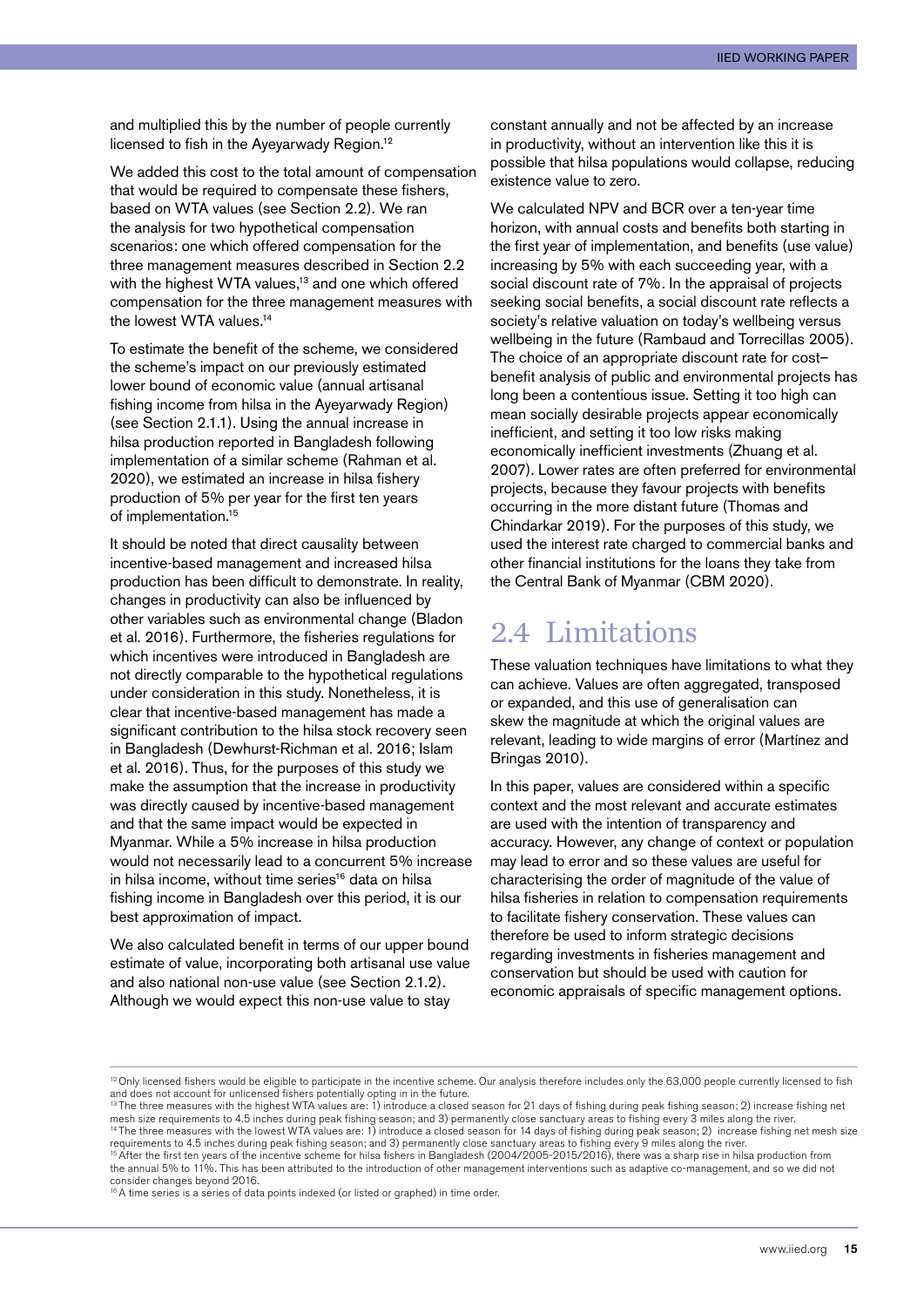# <span id="page-16-0"></span>3 Results and discussion

Here we identify upper and lower bounds of the economic value of artisanal hilsa fisheries. We then estimate how much compensation would be required by artisanal fishers in the Ayeyarwady Region to incentivise compliance with hilsa fishing regulations, before approximating the relative costs and benefits of such a compensation scheme.

#### 3.1 The lower bound estimate of value

Our lower bound estimate of value is based on the total non-consumptive use value of the Ayeyarwady Region's artisanal hilsa fishery, which we equated to the total income from artisanal hilsa fishing in the region. On the basis of information collected by Khaing et al. (2018), full-time fishers can make anywhere between MMK2,100,000 and MMK3,650,00017 annually from hilsa fishing alone, depending on: whether fishers adhere to the closed seasons;<sup>18</sup> and the market price

of the hilsa, which is usually determined by weight and therefore varies seasonally. An average estimate from this study places the mean hilsa fishing income at MMK250,000 per month. Based on the assumption that fishers do adhere to the three-month closed season.<sup>19</sup> this equates to MMK2,250,000 annually.

Using this average annual household income from hilsa fishing and assuming an estimated 126,000 fishers derive an income from artisanal hilsa fishing,<sup>20</sup> we calculated the total estimated use value of hilsa fisheries in US\$ using 2018 exchange rates (World Bank 2019a) (see Table 1).

17 Myanmar Kyat (MMK) exchange rate in 2018 = US\$1/MMK 1,429.808

<sup>&</sup>lt;sup>18</sup> Under the Freshwater Fisheries Law established in 1991, there is an official closed season for all freshwater and inshore marine fishing in the months of May, June, and July.<br><sup>19</sup> Survey participants generally said that they do cease fishing activities during the closed season, but it is possible that the result was influenced by participants

not wishing to disclose sensitive behaviour, since anecdotal reports indicate that many people do fish during the closed season (Khaing et al. 2018). Our estimate of income is therefore a conservative one.

<sup>20</sup> As noted in the methodology section, we based our estimate of total number of artisanal fishers on the number registered in the Ayeyarwady Region (63,000 in 2019 according to DoF 2019) and the estimate provided by Silvester et al. (2020) of fishers operating without a licence (which he concluded was likely to be the same figure).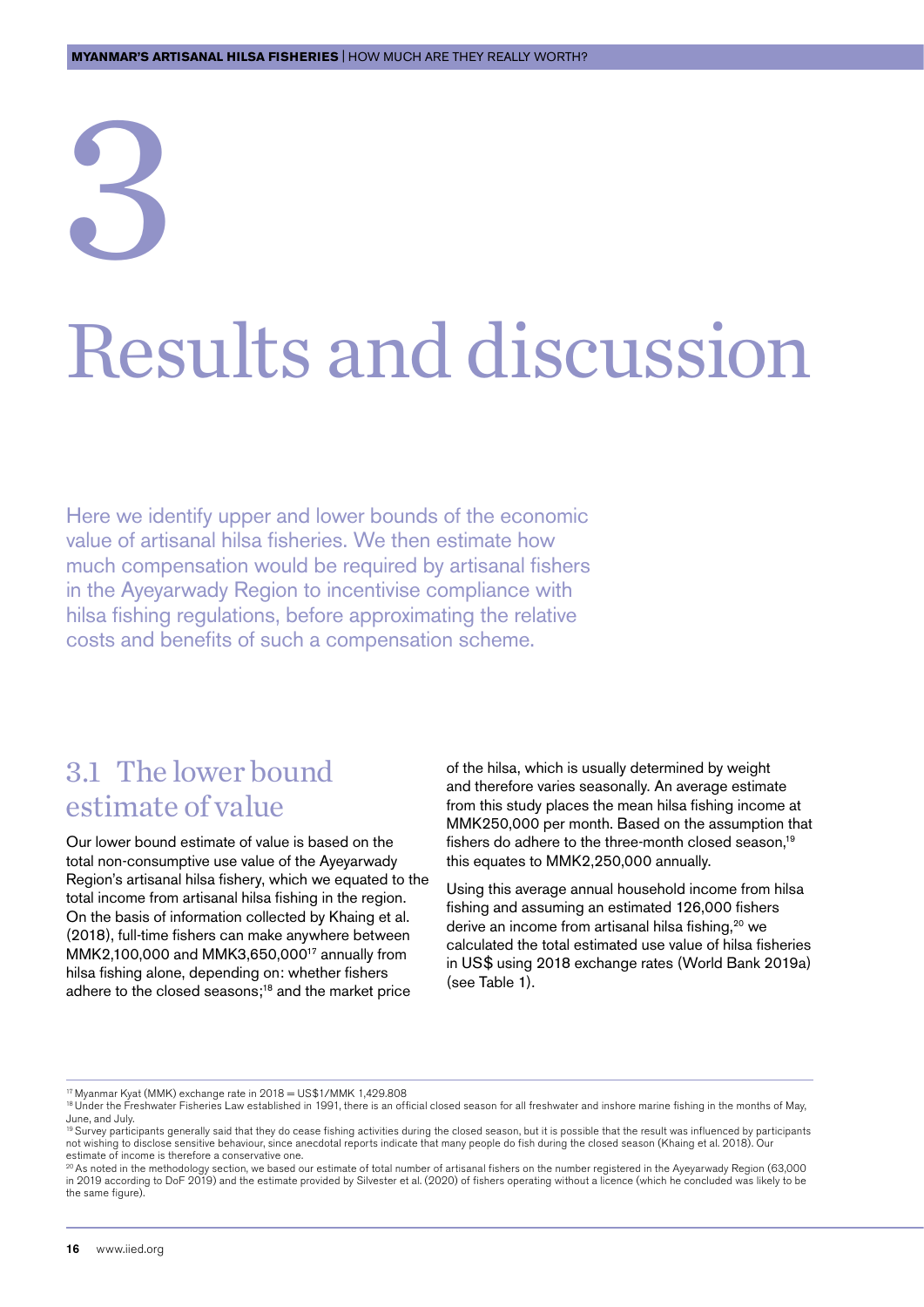| <b>ARTISANAL</b><br><b>FISHERS</b> | <b>ESTIMATED ANNUAL</b><br><b>INCOME FROM</b><br><b>HILSA FISHING PER</b><br><b>HOUSEHOLD (MMK)</b> | <b>ADJUSTED</b><br><b>ESTIMATED ANNUAL</b><br><b>INCOME FROM</b><br><b>HILSA FISHING PER</b><br><b>HOUSEHOLD (US\$)</b> | <b>ESTIMATED TOTAL</b><br><b>ANNUAL INCOME</b><br><b>FROM HILSA</b><br><b>FISHING (MMK)</b> | <b>ESTIMATED TOTAL</b><br><b>ANNUAL INCOME</b><br><b>FROM HILSA</b><br><b>FISHING, ADJUSTED</b><br><b>FOR PPP (US\$)</b> |
|------------------------------------|-----------------------------------------------------------------------------------------------------|-------------------------------------------------------------------------------------------------------------------------|---------------------------------------------------------------------------------------------|--------------------------------------------------------------------------------------------------------------------------|
| 126,000                            | 2,250,000                                                                                           | 5,805                                                                                                                   | 2,250,000 x<br>126,000 fishers $=$<br>283.5 billion                                         | 5,805 x 126,000<br>fishers $= 731.4$ million                                                                             |

<span id="page-17-0"></span>Table 1. Estimated total annual income from artisanal hilsa fishing

#### 3.2 The upper bound estimates of value

Our upper bound estimates of hilsa value are comprised of our estimate of non-consumptive use value (see Section 3.1) added to an estimate of non-use value determined through the benefit transfer method. We estimated non-use value at three scales: for artisanal fishers in the Ayeyarwady Region, for the wider coastal population of Myanmar (including Ayeyarwady Region) and for the national population of Myanmar.

#### 3.2.1 Value derived from hilsa by artisanal fishers in the Ayeyarwady Region

As noted in the methodology section, the benefit transfer used data from a survey of households in a region of Bangladesh where hilsa are found, in which respondents were asked how much they would be willing to pay for a hypothetical habitat restoration programme (Mohammed et al. 2016). Both median and mean figures were available, representing lower and higher estimates of non-use value (see Table 2). As this is intended to be an upper bound estimate, we used the mean figure from the Bangladesh study, as this sets a maximum limit.

Average monthly household income of survey respondents in Bangladesh was estimated at BDT12,191 (Bangladeshi Taka),<sup>21</sup> from a mix of livelihoods, and we multiplied this by twelve to obtain an annual estimate which, when converted and adjusted for inflation, came to US\$1,967 (Table 2). This figure was slightly lower than that of fishers in the Myanmar survey, which showed an annual income of US\$2,640 (Khaing et al. 2018). This difference is not surprising, given that Mohammed et al. (2016) surveyed people with a range of different types of livelihood, whereas Khaing et al. (2018) surveyed only people who fish, including some people of a higher 'social class' who had significantly higher levels of income than others.

The income elasticity of WTP for the Bangladesh study was calculated at 0.133, indicating inelastic demand for hilsa, which suggests that lower income groups are willing to pay more for hilsa restoration than those who have a higher income. This is probably because of their dependence on fishing as their primary source of income, whereas higher income groups have alternative income generation opportunities. Indeed, fishers are one of the most vulnerable communities in Bangladesh, and per capita annual income of hilsa fishers on the Padma River is 70% lower than the average per capita income of the population of Bangladesh as a whole (Sunny et al. 2019). Khaing et al. (2018) found that households in Myanmar that were identified to be in the 'lower' social classes had lower income and tended

|                | <b>ANNUAL WTP</b><br><b>VALUE (2016)</b><br>(BDT) | <b>ANNUAL</b><br><b>WTP (2018)</b><br><b>(ACCOUNTING</b><br><b>FOR INFLATION)</b><br>(BDT) | <b>ANNUAL WTP</b><br><b>VALUE (2018)</b><br>(US\$) | <b>ANNUAL WTP</b><br><b>VALUE (2018),</b><br><b>ADJUSTED FOR</b><br><b>PPP</b><br>(US\$) |
|----------------|---------------------------------------------------|--------------------------------------------------------------------------------------------|----------------------------------------------------|------------------------------------------------------------------------------------------|
| Mean WTP value | 63.71                                             | 71.50                                                                                      | 0.86                                               | 2.33                                                                                     |
| Annual income  | 146,290                                           | 164,178                                                                                    | 1,967                                              | 5,355                                                                                    |

Table 2. Estimated annual WTP value per household in Bangladesh

21 Exchange rate in 2018 =US\$1/BDT 83.466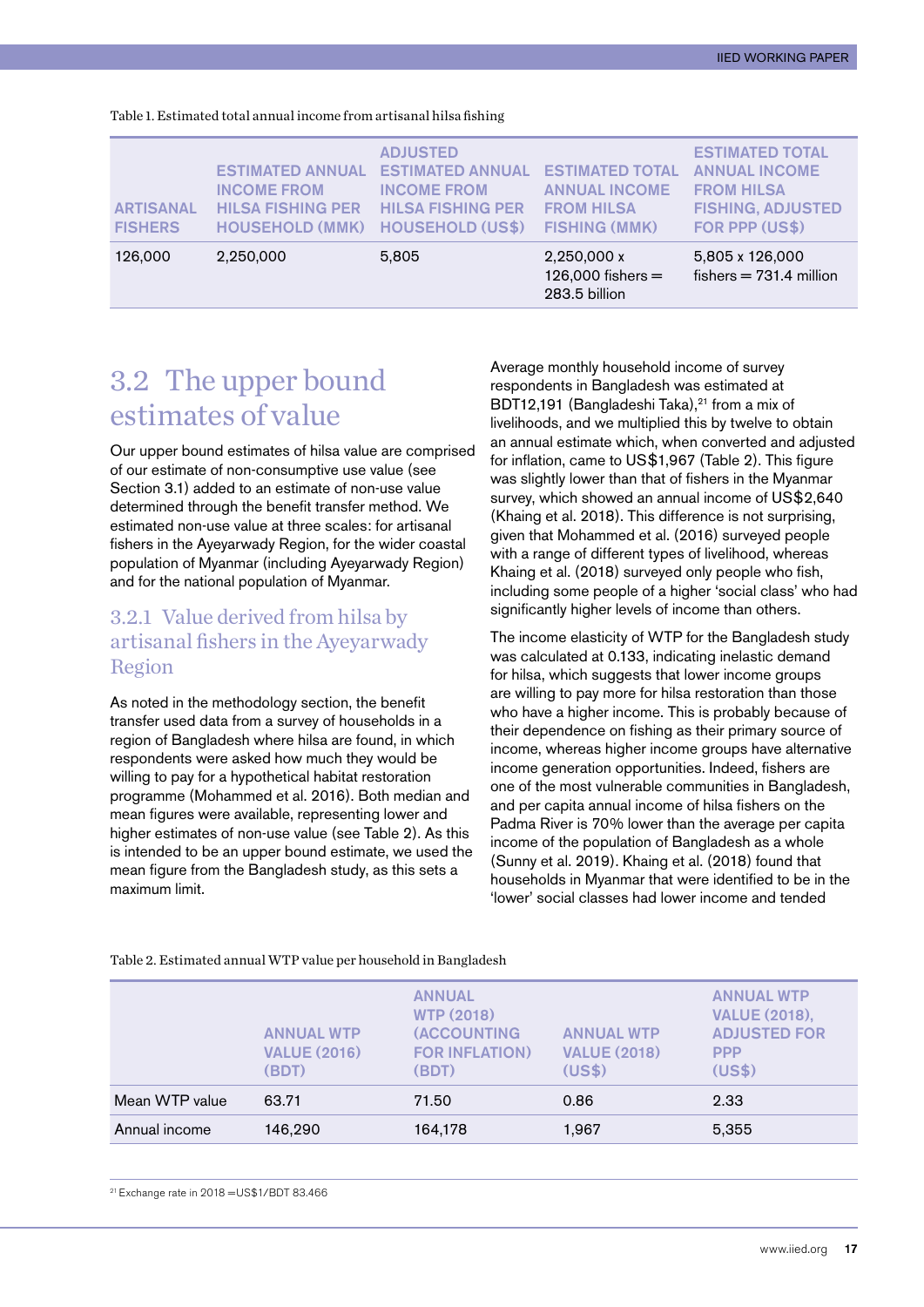| <b>ANNUAL USE VALUE</b><br><b>DERIVED BY ARTISANAL VALUE DERIVED BY</b><br><b>FISHERS FROM HILSA</b><br><b>FISHING (US\$)</b> | <b>ANNUAL NON-USE</b><br><b>ARTISANAL FISHERS</b><br>(USS) | <b>TOTAL ANNUAL (USE</b><br><b>AND NON-USE)</b><br><b>VALUE DERIVED BY</b><br><b>ARTISANAL FISHERS</b><br>(US\$) | <b>TOTAL ANNUAL</b><br><b>VALUE DERIVED BY</b><br><b>ARTISANAL FISHERS,</b><br><b>ADJUSTED FOR PPP</b><br>(US\$) |
|-------------------------------------------------------------------------------------------------------------------------------|------------------------------------------------------------|------------------------------------------------------------------------------------------------------------------|------------------------------------------------------------------------------------------------------------------|
| 1573.64 x 126,000 fishers $0.68$ x 126,000 fishers =<br>198.3 million                                                         | 85,680                                                     | $198,278,370 + 85,680 =$<br>198.4 million                                                                        | 731.7 million                                                                                                    |

Table 3. Calculation of total annual value derived from hilsa by artisanal fishers in the Ayeyarwady Region

to be more dependent on fishing as a primary source of income. We can therefore assume that income from hilsa is similarly inelastic in Myanmar as it is in Bangladesh, meaning that the variation in income level between the two studies is less important.

Adjusted estimates for Bangladeshi survey respondents show a PPP income of US\$5,355 and an adjusted mean WTP value of US\$2.33, accounting for 0.04% of annual income (an unadjusted WTP value of US\$0.86). If we consider the estimated annual income from hilsa fishing in Myanmar, adjusted for PPP (which is US\$5,805), these values reveal a much lower income disparity between the two regions than unadjusted income comparisons show, suggesting that values from the Bangladesh study are comparable to estimates derived from a primary study carried out in Myanmar. Assuming that Burmese fishers are willing to attribute 0.04% of their unadjusted income as their WTP, we estimated a WTP value of US\$0.68 and transferred this to the Myanmar case. Multiplied by the total number of fishers in the Ayeyarwady Region (126,000) this came to a total of US\$85,680.

We combined this value with the lower bound estimate from Section 3.1 to estimate a total annual unadjusted (use and non-use) value of US\$198,364,320 derived by artisanal fishers in the Ayeyarwady Region (see Table 3). When adjusted for PPP, this value comes to US\$731.69 million.

#### 3.2.2 Value derived from hilsa by the wider coastal population

The non-use value derived by artisanal fishers in the Ayeyarwady Region is probably an underestimate of the total non-use value, as even those who do not participate in hilsa fishing gain non-use value from the hilsa. Particularly in coastal areas, where catching and consuming fish has particular cultural significance, people are likely to value the existence of artisanal hilsa fisheries (see Box 1). Myanmar's coastline can be divided into three major coastal regions: the Rakhine coastline, the Deltaic coastline and the Tanintharyi coastline (FAO 2016). This encompasses six states: Rakhine, Ayeyarwady, Yangon, Bago, Mon and Tanintharyi.

Given that we have used a non-consumptive use value and have not taken into account offshore fisheries and secondary markets, we can assume that this value will remain the same when assessing the total (use and non-use) value of artisanal hilsa fisheries to the wider coastal population. The total population of the coastal states and regions (including Ayeyarwady Region) is 22,566,105 (see Appendix A). Using the same method employed above – ie a WTP value of US\$0.68 – we estimated the non-use value derived by the total coastal population to be US\$15.3 million. The total estimated value of hilsa fisheries, including non-use value, derived by the entire coastal population, is therefore US\$213.7 million (Table 4). This value goes up to US\$788.3 million when adjusted for PPP (Table 4).

Table 4. Calculation of total annual value derived from hilsa by the coastal population of Myanmar

| (US\$)<br>(US\$)<br>(US\$)<br>(US\$)<br>$198,278,370+$<br>791.6 million<br>198.3 million<br>$0.68 \times 23,974,506 = 16.3$<br>million<br>$16,302,664 =$                                                                                                                                                                                                                     |
|------------------------------------------------------------------------------------------------------------------------------------------------------------------------------------------------------------------------------------------------------------------------------------------------------------------------------------------------------------------------------|
|                                                                                                                                                                                                                                                                                                                                                                              |
| <b>ANNUAL USE VALUE</b><br><b>TOTAL ANNUAL</b><br><b>DERIVED BY ARTISANAL ANNUAL NON-USE</b><br><b>VALUE DERIVED BY</b><br><b>TOTAL ANNUAL VALUE</b><br><b>FISHERS IN THE</b><br><b>VALUE DERIVED BY</b><br><b>DERIVED BY COASTAL</b><br><b>COASTAL POPULATION,</b><br><b>ADJUSTED FOR PPP</b><br><b>AYEYARWADY REGION</b><br><b>COASTAL POPULATION</b><br><b>POPULATION</b> |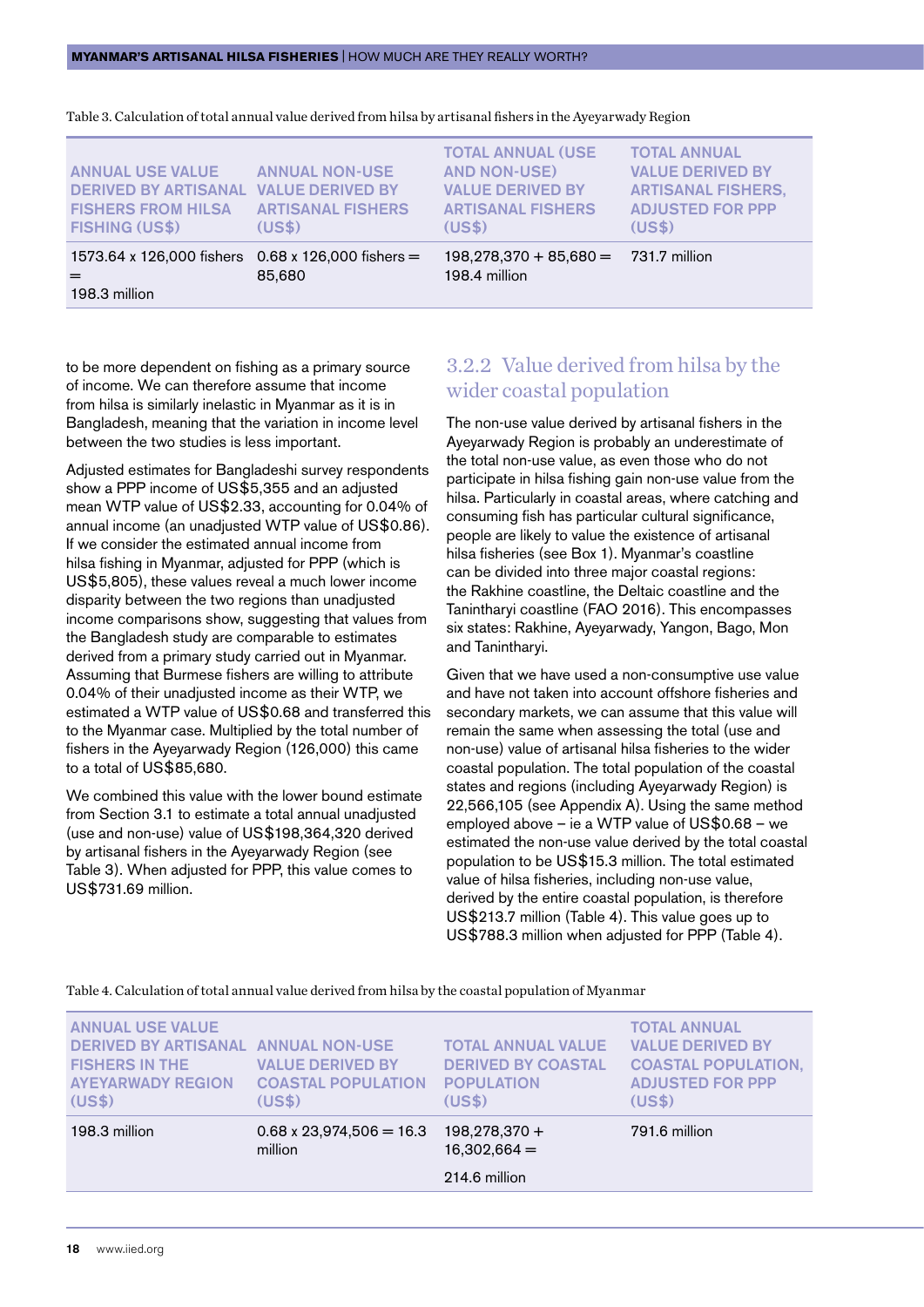| 198.3 million                                                                                                                 | $0.68 \times 53,708,395 =$<br>36.52 million                     | $198,278,370+$<br>$53,708,395 =$<br>234.8 million                                      | 867 million                                                                                                       |
|-------------------------------------------------------------------------------------------------------------------------------|-----------------------------------------------------------------|----------------------------------------------------------------------------------------|-------------------------------------------------------------------------------------------------------------------|
| <b>ANNUAL USE VALUE</b><br>DERIVED BY ARTISANAL ANNUAL NON-USE<br><b>FISHERS IN THE</b><br><b>AYEYARWADY REGION</b><br>(US\$) | <b>VALUE DERIVED BY</b><br><b>NATIONAL POPULATION</b><br>(US\$) | <b>TOTAL ANNUAL VALUE</b><br><b>DERIVED BY NATIONAL</b><br><b>POPULATION</b><br>(US\$) | <b>TOTAL ANNUAL VALUE</b><br><b>DERIVED BY NATIONAL</b><br><b>POPULATION</b><br><b>ADJUSTED FOR PPP</b><br>(US\$) |

<span id="page-19-0"></span>Table 5. Calculation of total annual value derived from hilsa by the national population of Myanmar

#### 3.2.3 Value derived from hilsa by the wider national population

Assuming that distance decay does not factor into non-use value estimates (see Section 2.1.2), we used the population of Myanmar, which was 53,708,395 in 2018 (World Bank 2019b), to calculate a figure of US\$234.8 million for the total use and non-use value of hilsa fisheries for the entire Myanmar population, which increased to US\$867 million when adjusted for PPP. This upper bound is a conservative estimate of the total economic value of hilsa fisheries to the nation and illustrates the true scale at which changes to artisanal hilsa fisheries could operate.

#### 3.3 Willingness to accept compensation

As noted in the methodology, we estimated the monetary investment that would be required to compensate hilsa fishers for compliance with new regulations by using the results of a choice experiment conducted in Myanmar in 2019 to estimate willingness to accept (WTA) compensation for compliance with new or more stringent fishing management policies designed to protect hilsa populations (Glenk et al. 2020).

Glenk et al. (2020) identified four management options to produce statistically significant WTA values: (1) a closure that would last for seven days in two months, amounting to a total of 14 days; (2) a closure that would last for seven days in three months, amounting to a total of 21 days; (3) an increase of fishing net mesh to 4.5 inches for three months out of the year; and (4) sanctuary spaces for juvenile hilsa that would be placed every 3 miles along the river. The significant WTA values indicated that the economic losses imposed by these management options were perceived to be high enough to require compensation, with the change in fishing net

mesh size requiring the most compensation and the 14 day closed season and sanctuary spaces requiring the least (Table 6).

All but one of the management options in Table 6 required cash compensation amounting to less than one month of estimated average income from hilsa fishing. For example, while the choice experiment indicated that fishers would be willing to accept US\$73 in compensation for a 21-day fishing ban, survey data indicate that fishers in Myanmar have the potential to earn US\$79 per month from hilsa during peak fishing season,22 and so if fishing were closed for three weeks of this season, fishers could potentially lose US\$236 (Khaing et al. 2018). The discrepancy between these two values could partially be due to limited opportunity for alternative income generation, creating a willingness to accept even low amounts of compensation over none at all (Grutters et al. 2008). It could also be due to the hypothetical timing of the 21-day fishing ban in the choice experiment, during the period from October to December, since the main festival in October (*Thadingyut*) is likely to reduce compensation requirements.

An increase in minimum net mesh size for three months of the year had the highest WTA value and was the only management option for which choice experiment participants required more compensation, on average, than estimated income earned from hilsa in one month. This is probably because the proposed change would be in place for the longest period of time and during peak fishing season, when hilsa catch and income are at their highest. If the entire artisanal fisher population of the Ayeyarwady Region were to be compensated for this management option, we estimate that this compensation would total just over US\$30 million annually. If the same number of people were compensated for new hilsa sanctuaries spaced every three miles along the river, or for an additional closed season of 14 days over two months, each measure would total just over US\$5 million annually.

<sup>&</sup>lt;sup>22</sup> Defined by Khaing et al. (2019) as the period from September to January.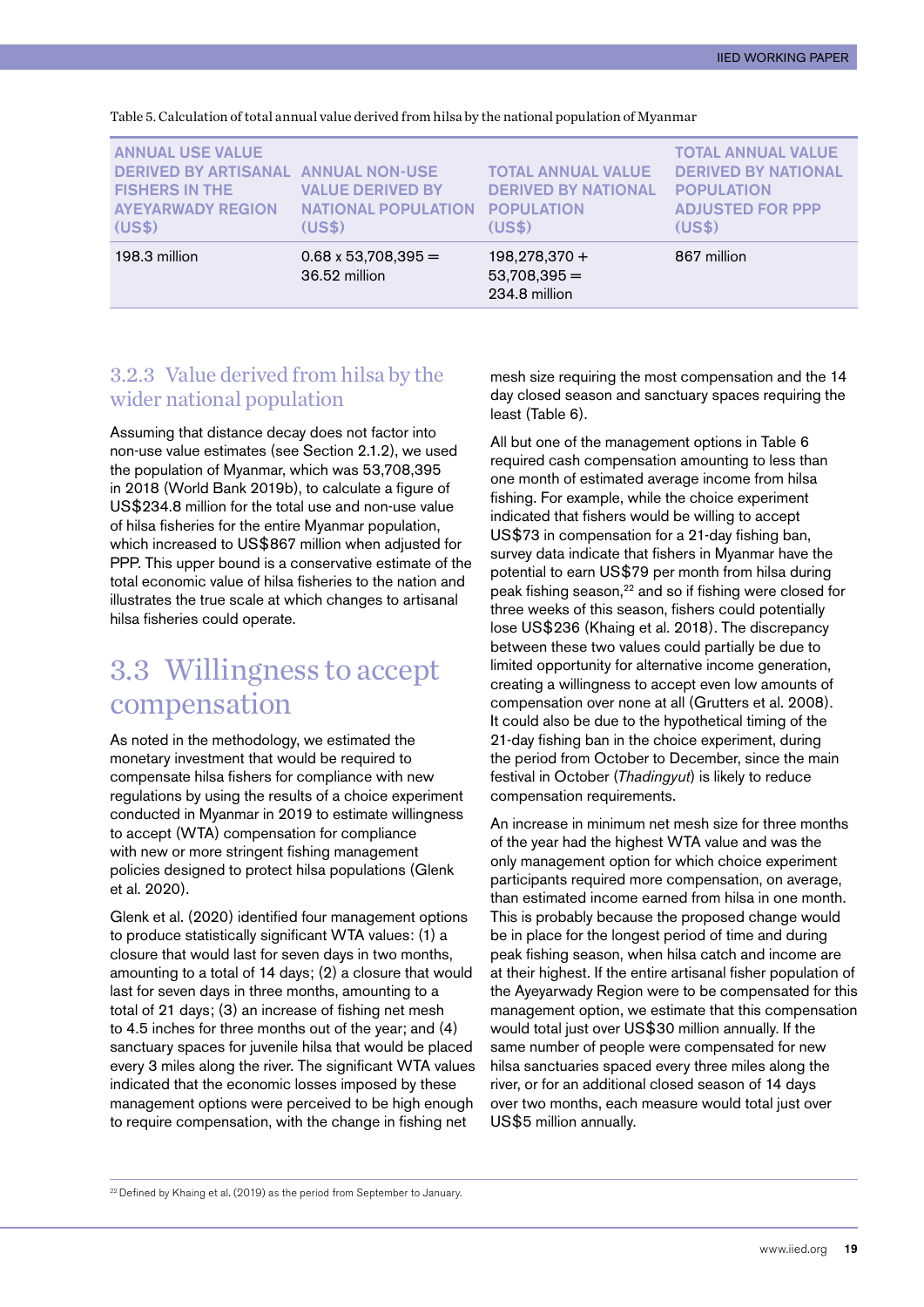<span id="page-20-0"></span>Table 6. Mean marginal<sup>23</sup> willingness to accept (WTA) per household per year and total annual compensation required for the Ayeyarwady Region's artisanal fisher population for four survey attributes (management options) presented to respondents through a choice experiment

| Annual WTA<br>value per<br>household<br>$(MMK)^*$ | Annual WTA<br>value per<br>household<br>(US\$) | <b>Total Annual</b><br>Compensation<br>$(MMK)$ ** | <b>Total Annual</b><br>Compensation<br>$(USD)^{**}$ | Total annual<br>compensation<br>as % of national<br>total economic<br>value |
|---------------------------------------------------|------------------------------------------------|---------------------------------------------------|-----------------------------------------------------|-----------------------------------------------------------------------------|
| 56,920                                            | 40                                             | 6.8 billion                                       | 5 million                                           | 2%                                                                          |
| 104,060                                           | 73                                             | 12.5 billion                                      | 9 million                                           | 4%                                                                          |
| 340,700                                           | 238                                            | 50 billion                                        | 30 million                                          | 13%                                                                         |
| 57,030                                            | 40                                             | 6.8 billion                                       | 5 million                                           | 2%                                                                          |
|                                                   |                                                |                                                   |                                                     |                                                                             |

\* As modelled by Glenk et al. (2020). Survey attributes that did not produce statistically significant coefficients are not presented here, as they could not effectively be translated into WTA values.

\*\* Estimates based on an estimated population of 126,000 fishers in the Ayeyarwady Region (Silvester et al. 2020).

Management options that were not found to be statistically significant by Glenk et al. (2020) cannot be effectively translated into WTA values, with the exception of sanctuary spaces every nine miles along the river, which revealed a negative estimate indicating that no compensation would be necessary for this particular management measure. This observation was supported by reports from some respondents of preexisting self-imposed sanctuary spaces, enforced at the community level. It is therefore important to note that as long as sanctuaries are placed at appropriate intervals along the river they can be used in combination with any of the other management options with no additional cost in compensation.

#### 3.4 The net benefits of investing in an incentive scheme

By approximating the total costs and benefits of an incentive scheme for artisanal fishers in Myanmar, we calculated the net present value (NPV) (ie net benefit) and benefit–cost ratio (BCR) of such a scheme over a ten-year period.

We supplemented our estimate of the total amount of compensation required (Section 3.3) with transaction and administration costs incurred by a food compensation scheme in Bangladesh in 2014. These came to BDT33.33 million or an average of BDT146 per household compensated (Haldar & Ali 2014). Updated to 2018 values, this comes to an average of US\$2.23 per household. Compensating all 63,000 licensed artisanal fishers in the Ayeyarwady Region of Myanmar

<sup>23</sup> The marginal WTA is the amount that individuals are willing to accept as compensation for a particular regulatory measure, as compared to a different level of regulation.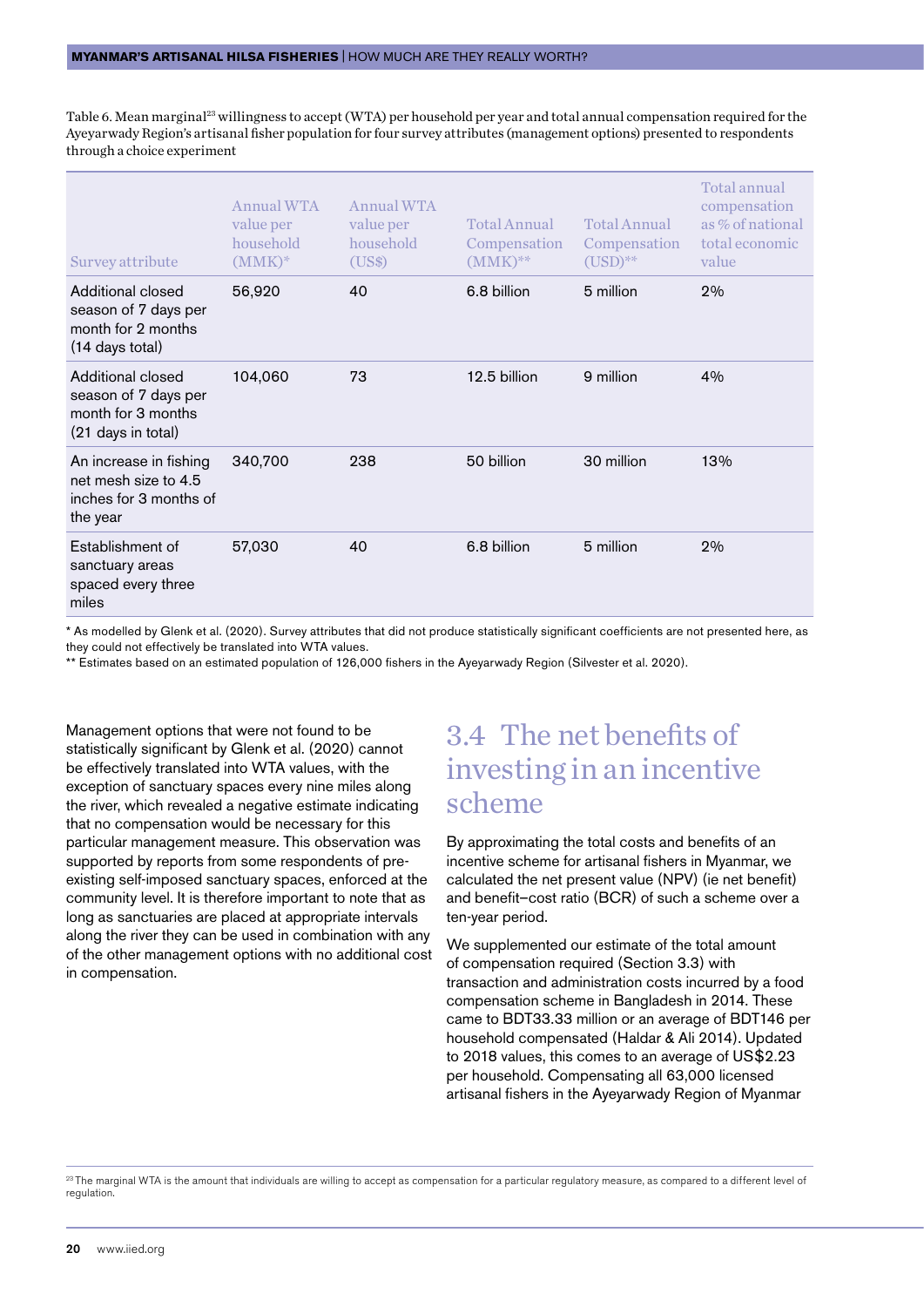IIED Working paper

would therefore incur an annual total of US\$140,602 in transaction and administration costs.

If compensation were provided for the three hypothetical management options that were perceived to require the lowest compensation amounts (incentive scenario one in Table 7),<sup>24</sup> individual fishers would require an annual total of US\$278. Together with transaction and administration costs, this would scale up to a regional total of US\$17.7 million per year. If compensation were provided for the three hypothetical management options that were perceived to require the highest compensation amounts (incentive scenario two in Table 7),<sup>25</sup> individual fishers would require an annual total of US\$351 according to the results in Section 3.3. If all licensed artisanal fishers in the Ayeyarwady Region were compensated, this would scale up to an annual total of US\$22.3 million, including transaction and administration costs.

Table 7 demonstrates a significant return on investment in an incentive scheme across a range of compensation levels, whether benefits are considered in terms of impacts on our lower bound estimate of value (income derived from hilsa by artisanal fishers in the Ayeyarwady Region) or impacts on our upper bound estimate

of value (artisanal fisher income combined with the non-use value derived from artisanal hilsa fisheries by the wider national population). We estimate that, over ten years, investing between US\$132.7 million and US\$167.2 million could yield a total discounted benefit of between US\$957.6 million and US\$1.2 billion. Under incentive scenario one (the lowest compensation amount) and considering benefits in terms of use and national non-use value, the NPV of a compensation scheme is US\$1.1 billion and the BCR is 9.3, indicating that the benefits outweigh costs by more than nine times. At the lower end of the scale, when the greatest compensation amounts are provided (incentive scenario two) and benefits are considered in terms of`regional artisanal use value alone, the NPV is US\$790.4 million and the BCR is 5.7, which is still well above the 1.0 measure for programme viability.

These results show that investment in a compensation scheme would be economically viable, regardless of the compensation amounts that are likely to be required. It should also be noted that although this cost–benefit analysis was conducted using a social discount rate of 7%, net benefits remain positive even with much higher discounting.26

Table 7. Comparison of two incentive scenarios over a ten-year time horizon

|                        | <b>TOTAL DISCOUNTED</b><br><b>COST (USD)</b> | <b>TOTAL</b><br><b>DISCOUNTED</b><br><b>BENEFIT (USD)</b> | <b>NPV</b>    | <b>BCR</b> |
|------------------------|----------------------------------------------|-----------------------------------------------------------|---------------|------------|
| Incentive scenario one |                                              |                                                           |               |            |
| Lower bound value      | 132.7 million                                | 957.6 million                                             | 824.9 million | 7.2        |
| Upper bound value      | 132.7 million                                | 1.2 billion                                               | 1.1 billion   | 9.3        |
| Incentive scenario two |                                              |                                                           |               |            |
| Lower bound value      | 167.2 million                                | 957.6 million                                             | 790.4 million | 5.7        |
| Upper bound value      | 167.2 million                                | 1.2 billion                                               | 1.1 billion   | 7.4        |

<sup>&</sup>lt;sup>24</sup> Introduce a closed season for 14 days of fishing during peak fishing season, increase fishing net mesh size requirements to 4.5 inches during peak fishing season, and permanently close sanctuary areas to fishing every 9 miles along the river.<br><sup>25</sup> Introduce a closed season for 21 days of fishing during peak fishing season, increase fishing net mesh size requirements to 4.5 i

season, and permanently close sanctuary areas to fishing every 3 miles along the river.

<sup>&</sup>lt;sup>26</sup> For example, under incentive scenario two and considering benefits in terms of use value alone, a discount rate of 35% gives a NPV of US\$348.93 million and a BCR of 5.28.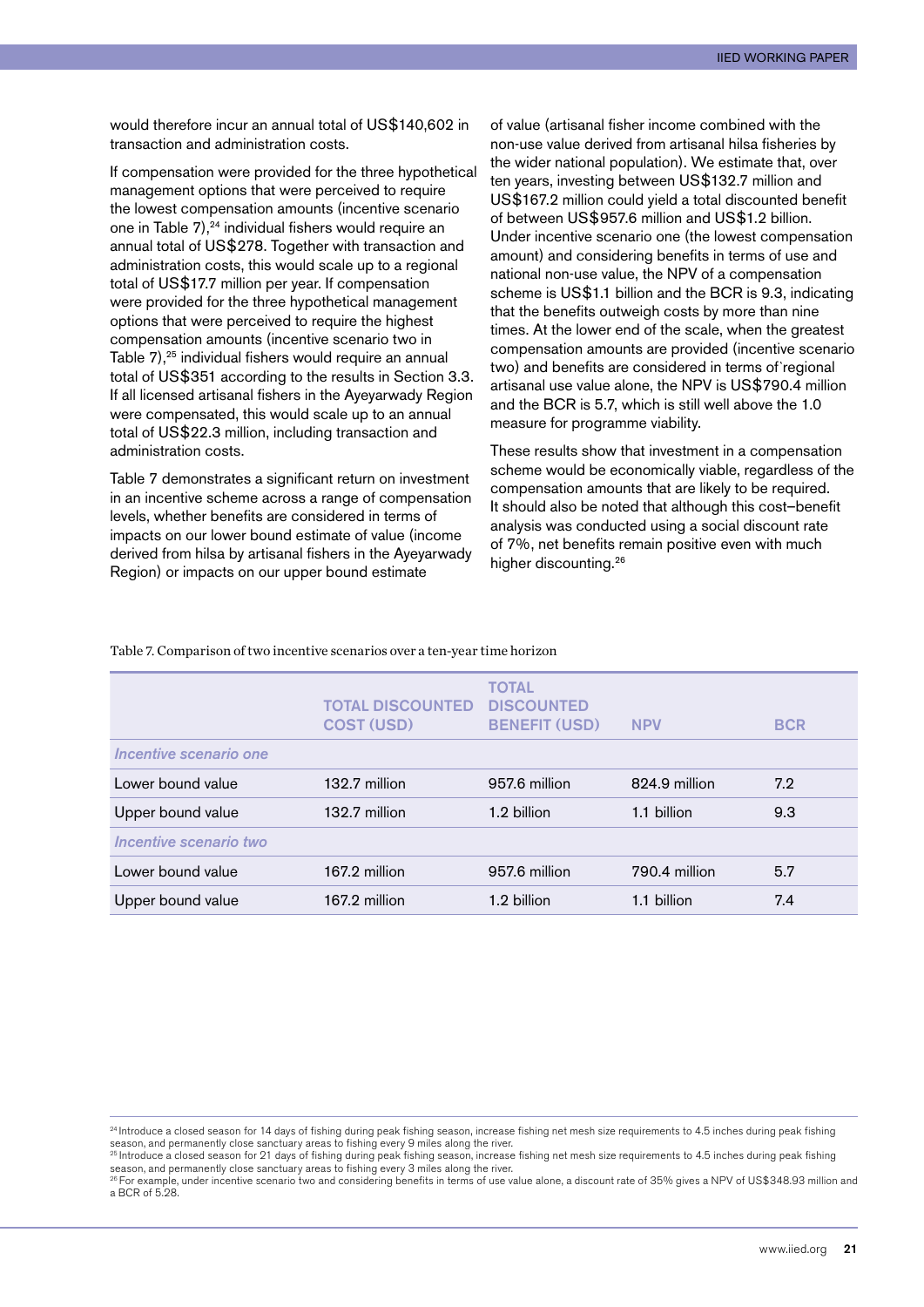# <span id="page-22-0"></span>4

## Conclusions and recommendations

We estimate that the economic value of Myanmar's artisanal hilsa fisheries could be as high as US\$867 million per year. This estimate includes values previously undocumented in national metrics: our lower bound estimate of value, based on the total income derived from hilsa by artisanal fishers in the Ayeyarwady Region (US\$731.7 million), as well as estimates of nonuse value derived from hilsa by the national population. It should be noted that even our upper bound estimate of economic value is conservative, since it assumes that artisanal fishers comply with the current closed season and does not include income derived from hilsa by fishers outside of the Ayeyarwady Region.<sup>27</sup>

The importance of hilsa to artisanal fishers, in terms of income generated, highlights the scale of socioeconomic return that could be generated through increased investment in sustainable management of artisanal hilsa fisheries. But our calculations also indicate the wider value that coastal populations and the nation as a whole place on the existence of hilsa stocks, and therefore the critical importance of protecting them.

Our research indicates that artisanal fishers in the Ayeyarwady Region would be willing to participate in an incentive scheme for hilsa fisheries management and that some management options were less acceptable than others, requiring higher levels of compensation. WTA values indicated that individual fishers would require a minimum of around US\$278 per year in cash compensation for the three hypothetical management

options that were perceived to require the highest compensation amounts (ie introduce a closed season for 14 days, increase fishing net mesh size requirements and permanently close sanctuary areas to fishing every nine miles along the river); and a maximum of US\$351 for the three hypothetical management options that were perceived to require the highest compensation amounts (ie introduce a closed season for 21 days, increase fishing net mesh size requirements and permanently close sanctuary areas to fishing every three miles along the river).

Our approximation and analysis of the costs and benefits of these hypothetical incentive schemes demonstrate that, despite their cost (between US\$17.7 million and US\$22.3 million per year if all licensed fishers in the Ayeyarwady Region were included), they would be an economically rewarding investment. Depending on how the benefit–cost ratio was calculated, benefits outweighed costs by between five and nine times and the net present value of the schemes ranged from US\$790.4 million up to US\$1.1 billion. Furthermore, a previous study has demonstrated how the costs could be funded through fiscal reform (Silvester et al. 2020). By increasing the efficiency of revenue collection from the hilsa value chain and adapting current tools to better target actors nearer the top of the hilsa value chain, the government of Myanmar could triple current revenues available for fisheries management, generating more than enough

<sup>27</sup> There is also artisanal hilsa fishing in Rakhine and Mon States and Yangon and Bago Regions (Baran et al. 2017).,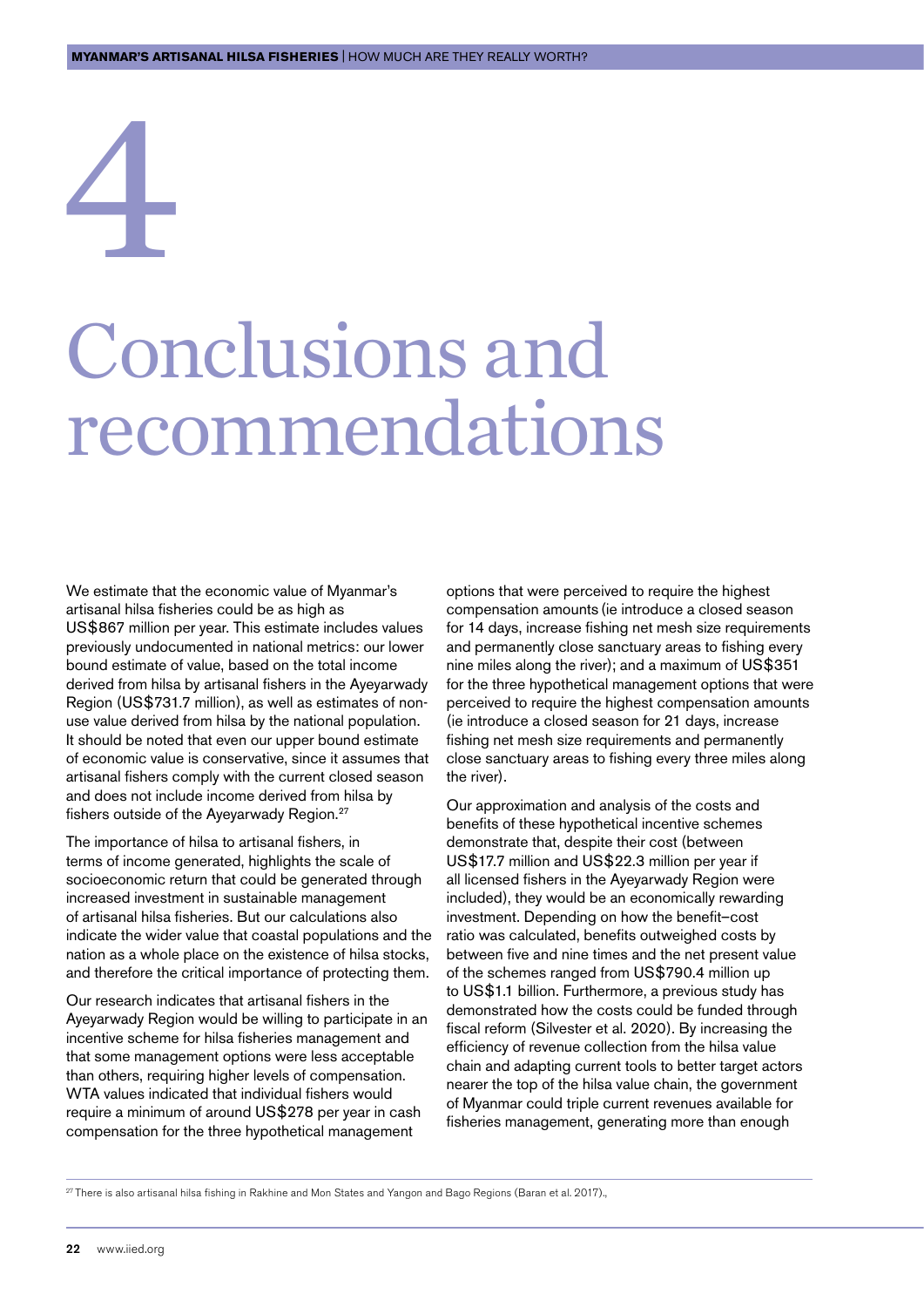additional funds to cover the annual total costs of incentive-based management.

It is important to note that the management measures proposed in Glenk et al. (2020)'s choice experiment were hypothetical, and are not necessarily the management measures that should be implemented in practice.28 Careful location-specific assessments will be required to refine appropriate compensation amounts once specific regulations have been identified for implementation. We also acknowledge that the implementation of the proposed management measures will not necessarily guarantee a comparable increase in hilsa populations to that reported in Bangladesh. However, it is clear that current management measures

do not adequately protect hilsa and a new approach is required (Bladon et al. 2019). Incentive-based fisheries management has great potential both to halt the overexploitation of hilsa in Myanmar and reduce vulnerability of artisanal fishers by compensating them for short-term economic losses incurred through compliance with new regulations (Bladon et al. 2016; Dewhurst-Richman et al. 2016). The results from this study demonstrate that, in the context of the value that is derived from these fisheries, incentives to support fishing regulations grounded in rigorous ecological and biological understanding of hilsa would be a worthwhile and cost-effective investment.

<sup>28</sup> Two studies have since been published that provide policy recommendations based on new understanding of the spawning seasonality and migratory routes of hilsa in the Ayeyarwady Region (Bladon et al. 2019; Merayo et al. 2020).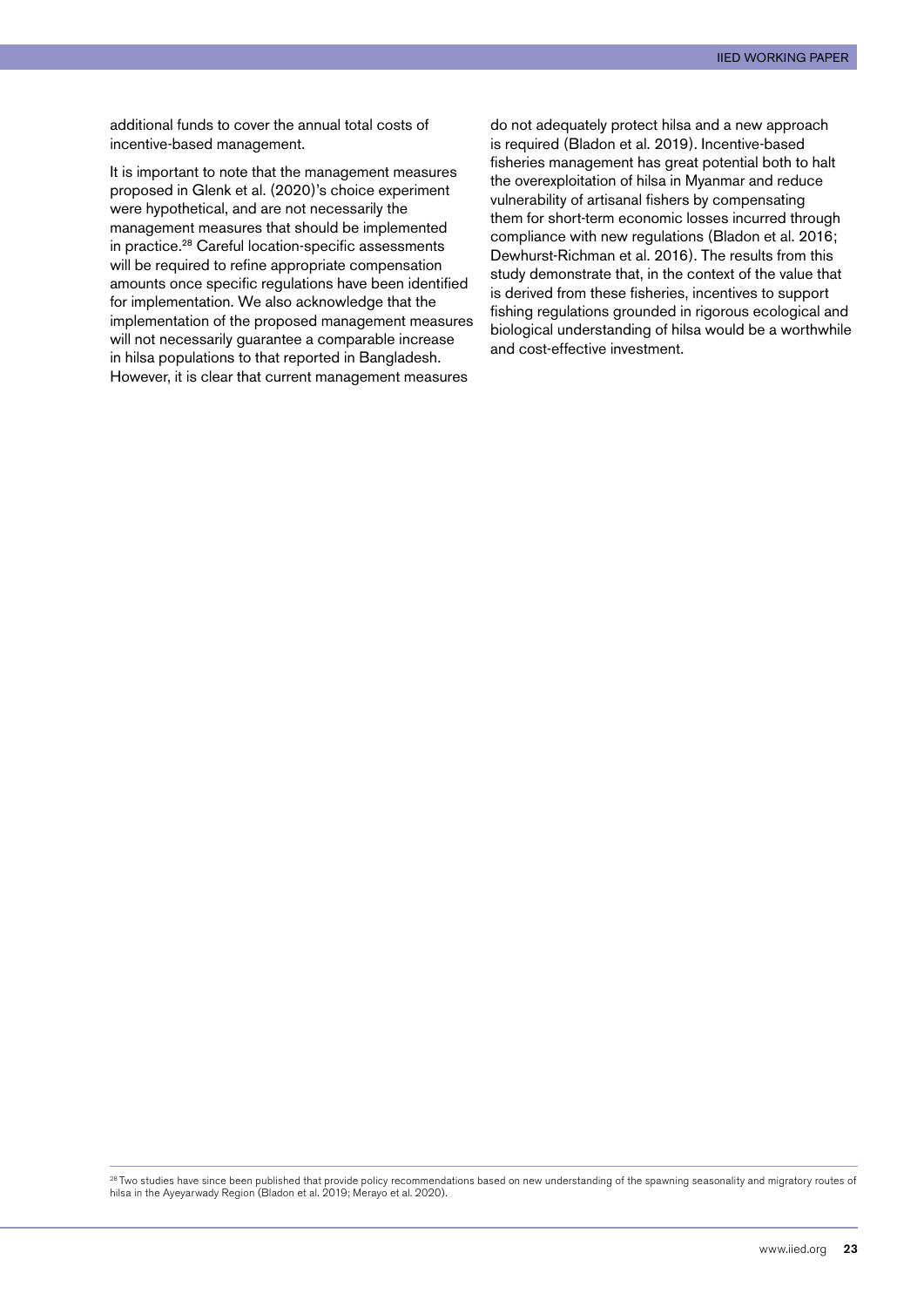## <span id="page-24-0"></span>Appendix A Population figures for the coastal states and regions of Myanmar, according to the 2014 census data

Table 1. Population figures from each of the six coastal states and regions in Myanmar, according to the 2014 census data (DoP 2018)

| <b>STATE/REGION</b> | <b>POPULATION</b> |
|---------------------|-------------------|
| Rakhine             | 2,098,807         |
| Ayeyarwady          | 6,184,829         |
| Yangon              | 7,360,703         |
| <b>Bago</b>         | 4,867,373         |
| Mon                 | 2,054,393         |
| Tanintharyi         | 1,408,401         |
| Total               | 23,974,506        |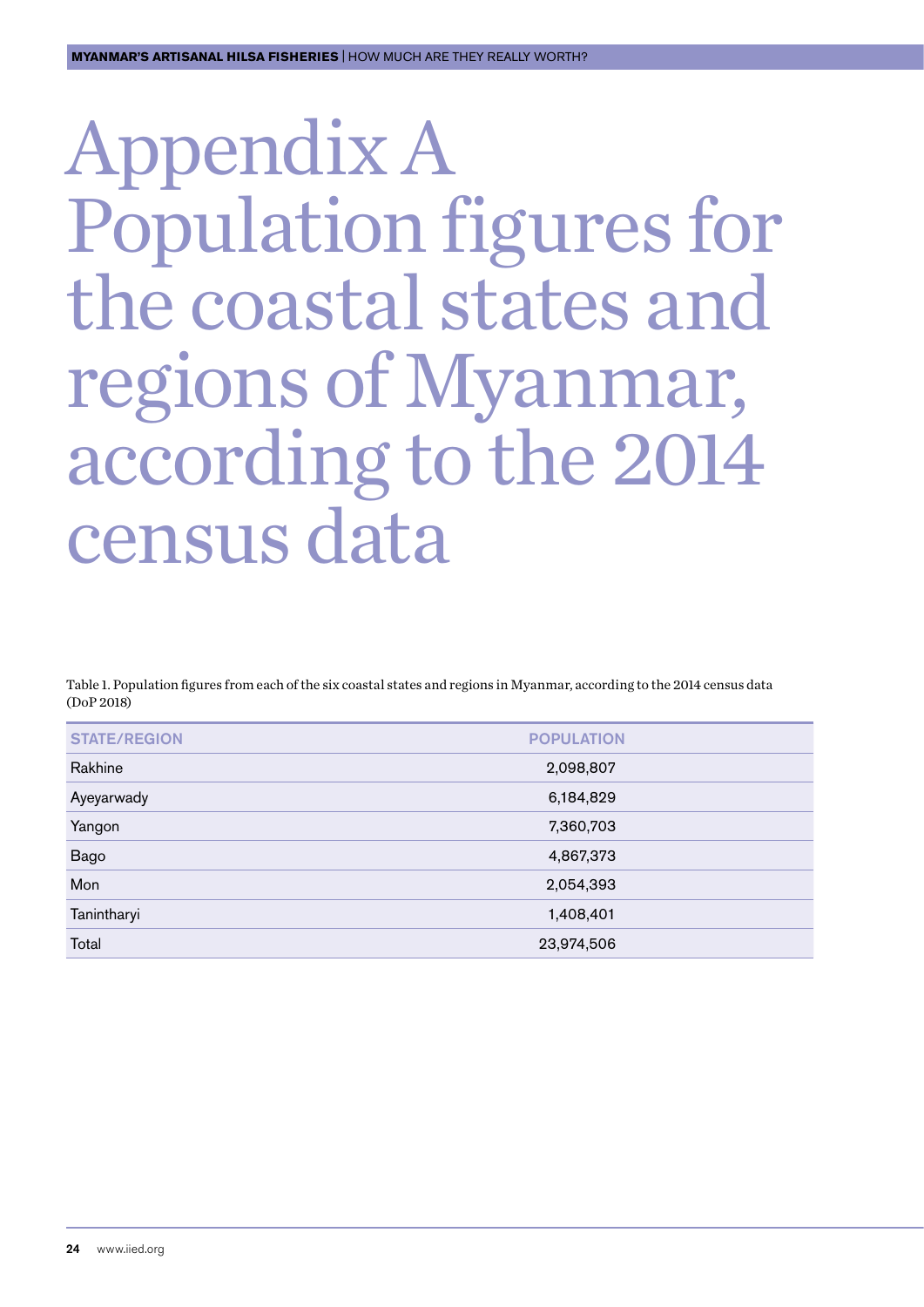## <span id="page-25-0"></span>References

Bala, BK, Arshad, FM, Alias, EF, Sidique, SF, Noh, KM, Rowshon, MK, Islam, QMM and Islam, MM (2014) Sustainable exploitation of hilsa fish (*Tenualosa ilisha*) population in Bangladesh: Modeling and policy implications. *Ecological Modelling* 283 19–30.

Baran, E, Ko Ko, W, Za Wah, Z, Estepa, N, Samadee, S, Tezzo, X, Myat Nwe, K and Maningo, E (2015) Distribution, migration and breeding of hilsa (*Tenualosa ilisha*) in the Ayeyarwady system in Myanmar. BOBLME, Thailand and FAO.

Baran, E, Nwe, KM, Swe, T, Hanshein, S, Keomonyneath, P, Sokvisal, R, Lunn, Z and Gätke, P (2017) Consultations of fishers on fishery resources and livelihoods in the Ayeyarwady Basin. Ayeyarwady State of the Basin Assessment (SOBA) Report 4.3. National Water Resources Committee (NWRC), Myanmar.

Barr, RF and Mourato, S (2014) Investigating fishers' preferences for the design of marine Payments for Environmental Services schemes. *Ecological Economics* 108 91–103.

Bateman, IJ, Brower, R, Ferrini, S, Schaafsma, M, Barton, DN, Dubgaard, A, Hasler, B, Hime, S, Liekens, I and Navrud, S (2011) Making benefit transfers work: Deriving and testing principles for value transfers for similar and dissimilar sites using a case study of the non-market benefits of water quality improvements across Europe. *Environmental and Resource Economics* 50(3) 365-387.

Belton, B, Marschke, M and Vandergeest, P (2019) Fisheries development, labour and working conditions on Myanmar's marine resource frontier. *Journal of Rural Studies* 69 204–213.

Bladon, A, Myint, KT, Ei, T, Khine, M, Aye, PT, Thwe, TL, Leemans, K, Soe, KM, Akester, M, Merayo, E and Mohammed, EY (2019) Spawning seasonality of hilsa (*Tenualosa ilisha*) in Myanmar's Ayeyarwady Delta. IIED, London.

Bladon, A, Syed, MA, Hassan, SMT, Raihan, AT, Uddin, MN, Ali, ML, Ali, S, Hussein, MB, Mohammed, EY, Porras, I and Steele, P (2016) Finding evidence for the impact of hilsa fishery management in Bangladesh. IIED, London.

BOBLME (2015) Stock assessment of hilsa shad (*Tenualosa ilisha*) in Myanmar. BOBLME, Yangon. Broberg, T (2014) Relative income and the WTP for public goods. CERE, Sweden.

CBM (2020) Interest rates. Central Bank of Myanmar, Republic of the Union of Myanmar.

Chang, T, and Su, C (2013) Revisiting purchasing power parity of East Asian countries using the rank test for nonlinear cointegration, *Applied Economics* 45(19) 2847–2852.

Czajkowski, M and Ščasný, M (2010) Study on benefit transfer in an international setting. How to improve welfare estimates in the case of the countries' income heterogeneity? *Ecological Economics* 69(12) 2409– 2416.

Dewhurst-Richman, N, Mohammed, EY, Ali, ML, Hassan, K, Wahab, MA, Ahmed, ZF, Islam, MM, Bladon, A, Haldar, GC, Ahmed, CS, Majumder, MK, Hossain, MM, Rahman, A and Hussein, B (2016) Balancing carrots and sticks: incentives for sustainable hilsa fishery management in Bangladesh. IIED, London.

DoF (2016) Fisheries Statistics 2016. Department of Fisheries, Ministry of Agriculture, Livestock and Irrigation, Republic of the Union of Myanmar, Naypyidaw.

DoF (2018) Fishery statistics 2018. Department of Fisheries, Ministry of Agriculture, Livestock and Irrigation, Republic of the Union of Myanmar, Naypyidaw.

DoF (2019) Unpublished fishery statistics 2019. Department of Fisheries, Ministry of Agriculture, Livestock and Irrigation, Republic of the Union of Myanmar, Naypyidaw.

DoP (2018) 2014 Census Data. Department of Population, Republic of the Union of Myanmar, Naypyidaw.

Engel, S, Pagiola, S and Wunder, S (2008) Designing payments for environmental services in theory and practice: An overview of the issues. *Ecological Economics* 65(4) 663–674.

FAO (2016) Formulation and operationalization of a National Action Plan for Poverty Alleviation and Rural Development through Agriculture (NAPA). Coastal Resources Management, Yangon.

FAO (2018) FAO Yearbook. Fishery and Aquaculture Statistics 2016. FAO, Rome.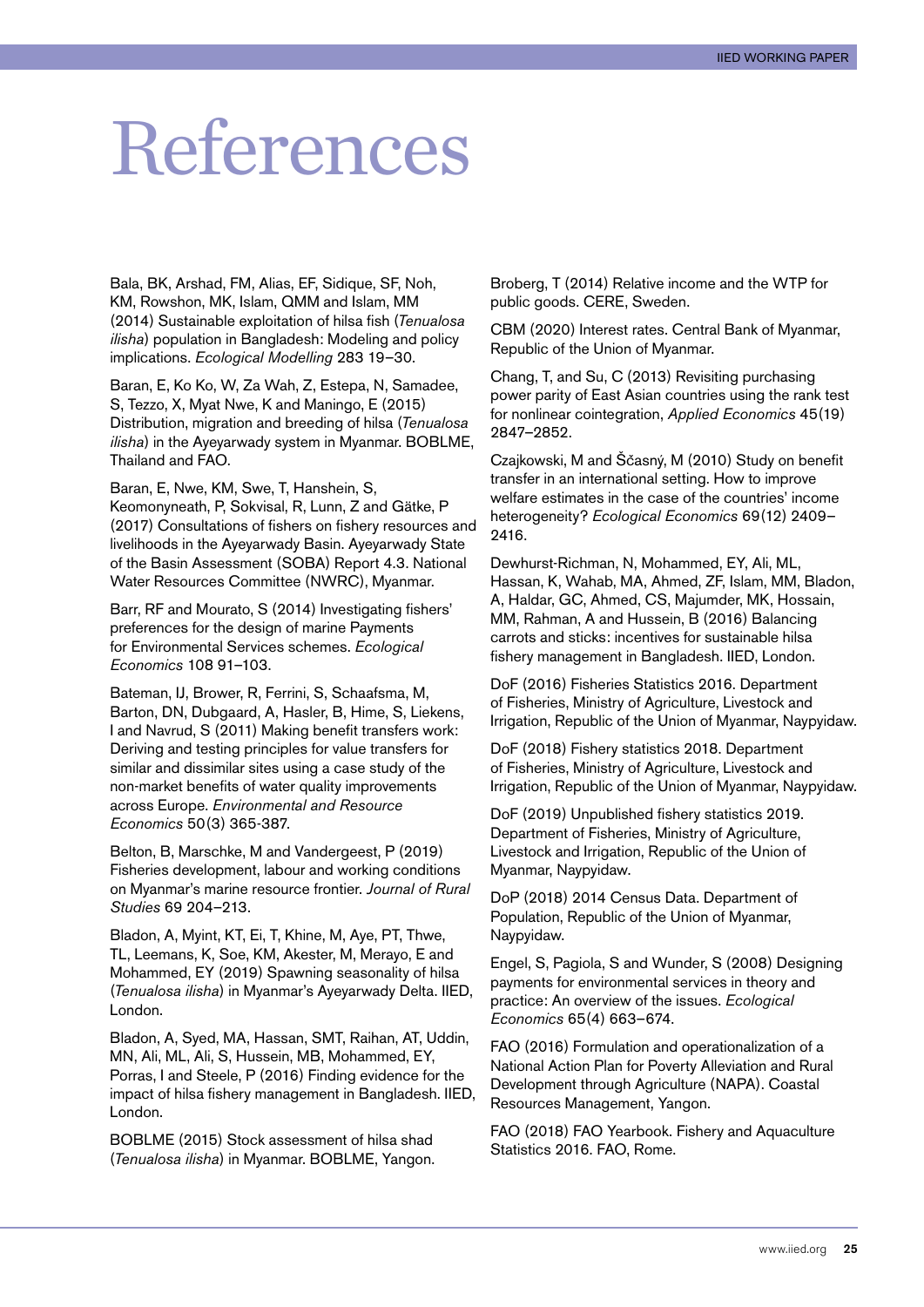Glenk, K, Johnston, RJ, Meyerhoff, J and Sagebiel, J (2019) Spatial Dimensions of Stated Preference Valuation in Environmental and Resource Economics: Methods, Trends and Challenges. *Environmental and Resource Economics* 75(2) 215–242.

Glenk, K, Novo, P, Khaing, WW, Lwin, WW, Burcham, L, Mohammed, EY, Soe, KM, Akester, M, Bladon, A and Merayo, E (2020) Informing incentive-based management of hilsa fish in Myanmar: Results of a choice experiment. IIED, London.

Gregory, R, Mackay, K, Andrew, N, Nyein, Y, A Naing Oo, A and Hermes, R (2016) Securing Myanmar's Inshore Fisheries. International Center for Living Aquatic Resources Management (ICLARM), Yangon, Myanmar.

Grutters, JPC, Kessels, AGH, Dirksen, CD, van Helvoort-Postulart, D, Anteunis, LJC and Joore, MA (2008) Willingness to Accept versus Willingness to Pay in a Discrete Choice Experiment. *Value in Health* 11(7), 1110–1119.

Haldar, GC and Ali, L (2014) The cost of compensation: Transaction and administration costs of hilsa fish management in Bangladesh. IIED, London.

Hanley, N and Czajkowski, M (2019) The Role of Stated Preference Valuation Methods in Understanding Choices and Informing Policy. *Review of Environmental Economics and Policy* 13(2) 248–266.

Hossain, MS, Sharifuzzaman, SM, Chowdhury, SR and Sarker, S (2016) Habitats across the life cycle of hilsa shad (*Tenualosa ilisha*) in aquatic ecosystem of Bangladesh. *Fisheries Management and Ecology* 23(6) 450–462.

Hossain, MAR, Das, I, Genevier, L, Hazra, S, Rahman, M, Barange, M and Fernandes, JA (2019) Biology and fisheries of Hilsa shad in Bay of Bengal. *Science of the Total Environment* 651 1720–1734.

Hoyos, D (2010) The state of the art of environmental valuation with discrete choice experiments. *Ecological Economics* 69(8) 1595–1603.

Islam, MM, Islam, N, Sunny, AR, Jentoft, S, Ullah, MH and Sharifuzzaman, SM (2016) Fishers' perceptions of the performance of hilsa shad (Tenualosa ilisha) sanctuaries in Bangladesh. *Ocean & Coastal Management* 130 309–316.

Johnston, RJ and Wainger, LA (2015) Benefit Transfer for Ecosystem Service Valuation: An Introduction to Theory and Methods. In: Johnston, RJ, Rolfe, J, Rosenberger, RS and Brouwer, R (eds.) *Benefit Transfer of Environmental and Resource Values: A Guide for Researchers and Practitioners*. Springer, Dordrecht 237–274.

Kaul, S, Boyle, KJ, Kuminoff, NV, Parmeter, CF and Pope, JC (2013) What can we learn from benefit transfer errors? Evidence from 20 years of research on convergent validity. *Journal of Environmental Economics and Management* 66(1) 90-104.

Kelleher, K, Westlund, L, Hoshino, E, Mills, D, Willmann, R, de Graaf, G and Brummett, R (2012) Hidden harvest: the global contribution of capture fisheries. Worldbank and WorldFish.

Kenter, JO (2016) Editorial: Shared, plural and cultural values. *Ecosystem Services* 21(B) 175–183.

Khaing, WW, Akester, M, Merayo Garcia, E, Bladon, A and Mohammed, EY (2018) Socioeconomic characteristics of hilsa fishers in the Ayeyarwady Delta, Myanmar: Opportunities and challenges. IIED, London.

Leadbitter, D (2017) Myanmar fisheries – situation report. Fish Matter, Myanmar.

Louviere, JJ, Hensher, DA and Swait, JD (2000) Stated Choice Methods: Analysis and Applications. Cambridge University Press, Cambridge.

MA (Millennium Ecosystem Assessment) (2003) Concepts of Ecosystem Value and Valuation Approaches. In *Ecosystems and Human Well-being: A Framework for Assessment*. MA and Island Press, Washington D.C. 127–147.

Ma,W, Li, H and Park, SY (2017) Empirical conditional quantile test for purchasing power parity: Evidence from East Asian countries. *International Review of Economics & Finance* 49(C) 211–222.

Martínez, A and Bringas, C (2010) Valoración ambiental: aportaciones, alcances y limitaciones. (Environmental assessment: contributions, scope and limitations.) *Problemas del Desarrollo (Development Problems*) 41(160) 209–221.

Merayo, E, Myint, KT, Ei, T, Khine, M, Aye, PT, Thwe, TL, Leemans, K, Soe, KM, Akester, M, Bladon, A and Mohammed, EY (2020) Migratory patterns of hilsa shad in the Myanmar Ayeyarwady delta: Lessons for fisheries management. IED, London.

MMRD (2015) Livelihood assessment of Hilsa fisher families in the Ayeyarwady Delta. Myanmar Marketing Research and Development, Yangon.

Mohammed, EY, Ali, L, Ali, S, Hussein, B, Wahab, MA and Sage, N (2016) Hilsa's non-consumptive value in Bangladesh: Estimating the non-consumptive value of the hilsa fishery in Bangladesh using the contingent valuation method. IIED, London.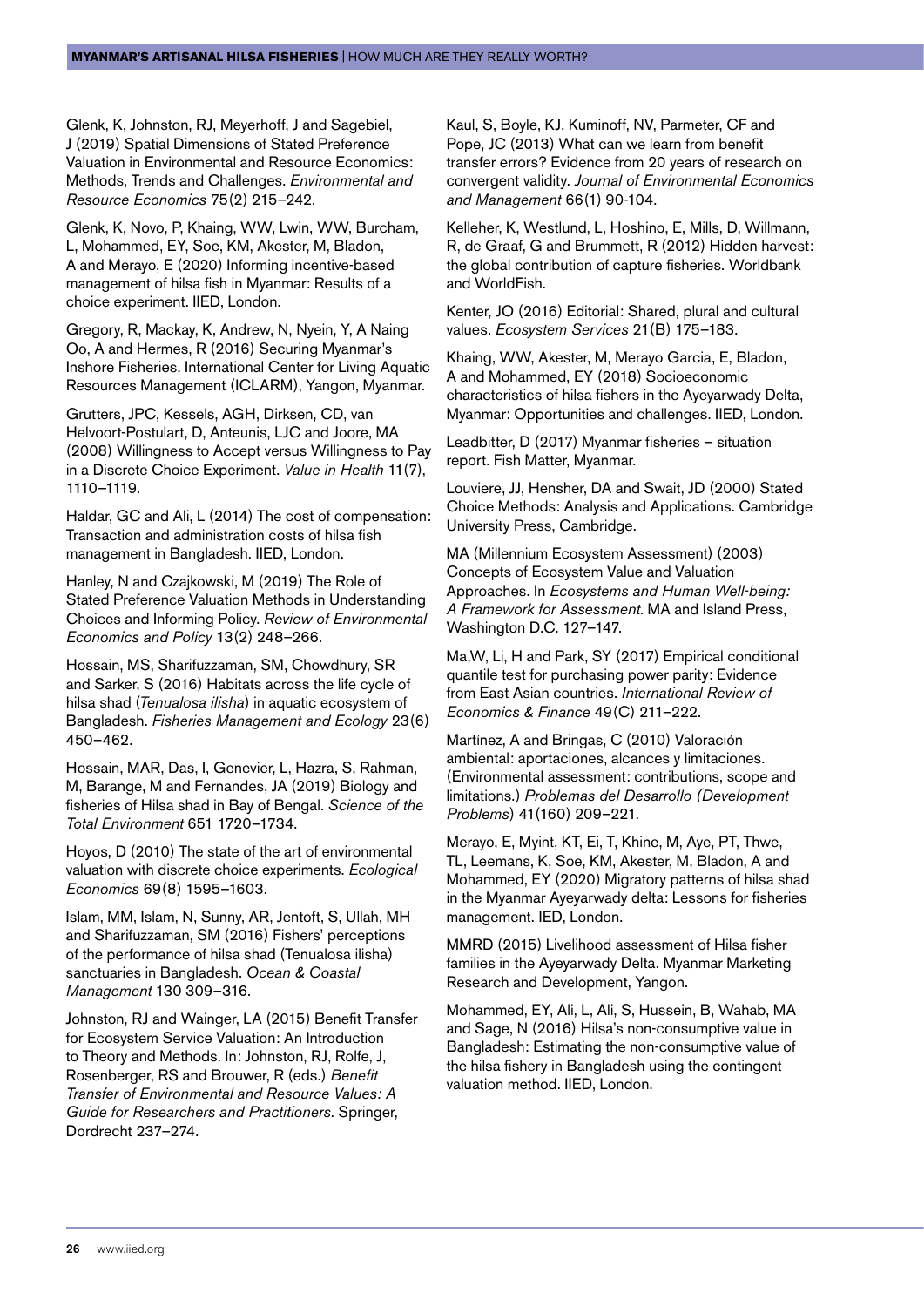Rahman, MJ, Wahab, MA, Nahiduzzaman, M, Haque, ABMM and Cohen, P (2020) Hilsa fishery management in Bangladesh. *IOP Conference Series: Earth and Environmental Science* 414 1–10.

Rambaud, SC and Torrecillas, MJM (2005) Some considerations on the social discount rate. *Environmental Science & Policy* 8(4) 343–355.

Pearce, DW and Warford, JJ (1993) World without end: Economics, environment and sustainable development. Oxford University Press, New York.

Reid, H and Ali, L (2018) Ecosystem-based approaches to adaptation: strengthening the evidence and informing policy. Research results from the Incentive-based Hilsa Conservation Programme, Bangladesh. IIED, London.

Rolfe, J, Windle, J and Johnston, RJ (2015) Applying Benefit Transfer with Limited Data: Unit Value Transfers in Practice. In: Johnston RJ, Rolfe J, Rosenberger R, and Brouwer, R (eds.) *Benefit transfer of environmental and resource values: A guide for researchers and practitioners*. Springer, Dordrecht 141–162.

Rosenberger, RS and Loomis, JB (2003) Benefit Transfer. In: Champ, PA, Boyle, KJ and Brown, TC (eds.) A primer on nonmarket valuation. Springer, New York 445–482.

Silvester, P, Bladon, A, Akester, M, Soe, KM and Mohammed, EY (2020) Financing incentive-based hilsa fisheries management in Myanmar through fiscal reform. IIED, London.

Soe, KM, Baran, E, Grantham, R, Tezzo, X and Johnstone, G (2020) Myanmar inland fisheries and aquaculture: a decade in review. ACIAR, Canberra and WorldFish, Yangon.

Sunny, AR, Ahamed, GS, Mithun, MH, Islam, MA, Das, B, Rahman, A, Rahman, MT, Hasan, MN and Chowdhury, MA (2019) Livelihood status of the hilsa (*Tenualosa ilisha*) fishers: The case of coastal fishing community of the Padma River, Bangladesh. *Journal of Coastal Zone Management* 22(2)(469) 1–8.

Thomas, V and Chindarkar, N (2019) Economic evaluation of sustainable development. Palgrave Macmillan, Singapore.

van Kempen, L, Muradian, R, Sandóval, C and Castañeda, J (2009) Too poor to be green consumers? A field experiment on revealed preferences for firewood in rural Guatemala. *Ecological Economics* 68(7) 2160–2167.

Villanueva, AJ, Glenk, K and Rodríguez-Entrena, M (2017) Protest Responses and Willingness to Accept: Ecosystem Services Providers' Preferences towards Incentive-Based Schemes. *Journal of Agricultural Economics* 68(3) 801–821.

Wainger, LA, Helcoski, R, Farge, KW, Espinola, BA and Green, GT (2018) Evidence of a Shared Value for Nature. *Ecological Economics* 154 107–116.

World Bank (2019a) Official exchange rate – Myanmar. World Bank Group, Washington, DC.

World Bank (2019b) Population, total – Myanmar. World Bank Group, Washington, DC.

Zhuang, J, Liang, Z, Lin, T and De Guzman, F (2007) Theory and practice in the choice of social discount rate for cost–benefit analysis: a survey (No. 94). ERD working paper series.